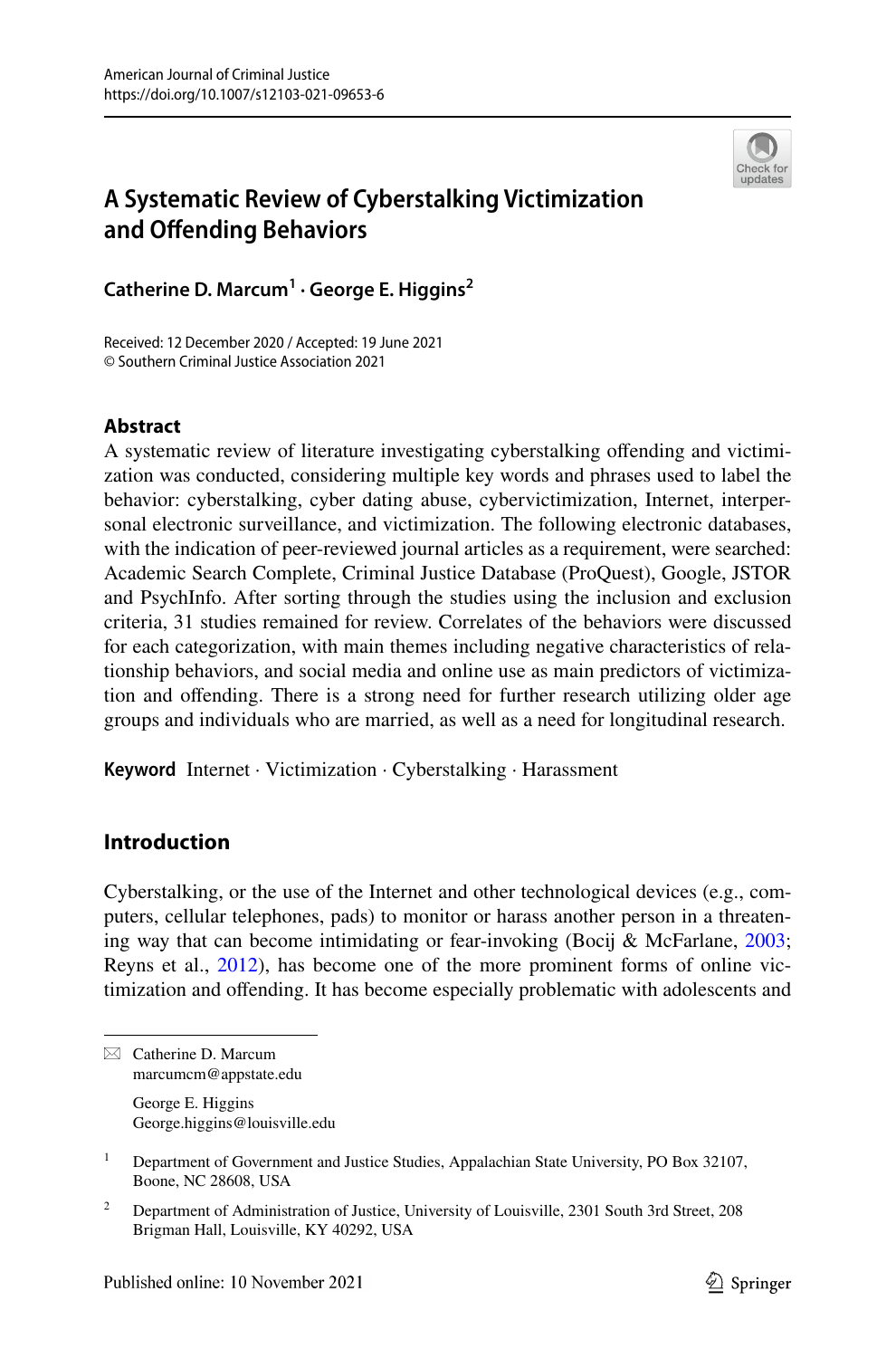young adults, afecting their quality of platonic and romantic relationships and the expectations for what is acceptable in these relationships. Cyberstalkers gather personal information to harass a victim, or continuously send unwanted emails or text messages. These ofenders may hack into social media or email accounts to impersonate their victims, or even monitor their location with listening devices, cameras or spyware.

The term "cyberstalking" is often used in tandem with other concepts of similar behaviors. For instance, the term "interpersonal electronic surveillance" (IES) refers to frequent checking and review of a person's online presence, often performed by romantic partners who spend large amounts of time monitoring another person's online behavior without their direct knowledge (Elphinston & Noller, [2011;](#page-26-0) Fox et al., [2014;](#page-26-1) Marshall, [2012](#page-26-2); Tokunaga & Gustafson, [2014\)](#page-27-1). The Internet also allows individuals to stay connected, whether voluntarily or involuntarily, even after romantic relationships have ended. When ex-partners remain online "friends" with their ex, they can still monitor behaviors and new love interests. This monitoring by the unsuspecting party is termed "creeping" or "Facebook stalking," even accomplished with the use of legitimate professional sites, such as LinkedIn, to monitor a person's career transitions and approximate physical location. There are multiple websites, such as Spokeo or Whitepages.com, which allow for searches of a person's home address and linked relatives.

Cyberstalking and the term "cyber dating abuse" are also interchangeable (Borrajo, Gamez-Guadix, Pereda, & Calvete, [2015](#page-25-1); Lyndon et al., [2011;](#page-26-3) Zweig et al., [2013](#page-28-0)). Behaviors considered cyber dating abuse often mirror the same behaviors identifed as cyberstalking: monitoring and surveillance of a partner (Burke et al., [2011](#page-25-2); Lyndon et al., [2011\)](#page-26-3); sending threatening or rude emails and messages (Bennet et al., [2011](#page-25-3); Hinduja & Patchin, [2011;](#page-26-4) Kellerman et al., [2013;](#page-26-5) Zweig et al., [2013](#page-28-0)); and posting humiliating photographs (Hinduja & Patchin, [2011;](#page-26-4) Lyndon et al.,  $2011$ ). These abusive behaviors can cause serious repercussions for victims, including distress, anxiety, depression, substance abuse and suicidal ideation (Prospero, [2007;](#page-27-2) Shorey et al., [2011,](#page-27-3) [2012\)](#page-27-4).

The purpose of this study is to provide a systematic review of the research involving the realm of behaviors discussed above, as to date, there are no related publications performing the same task. Based on the continuous overlap of defnitions provided in each one of the labels, indicating these are essentially the same type of cyber-criminality despite the diferent terms. Predictors of these behaviors will be discussed based on the categorization of the terms, as well as limitations of these studies. In addition, we will provide recommendations for future research.

# **Methodology**

### **Initial Search**

The initial search for empirical studies occurred between September 1, 2020 and April 30, 2021. The extensive literature search was conducted using the following electronic databases, with the indication of peer-reviewed journal articles as a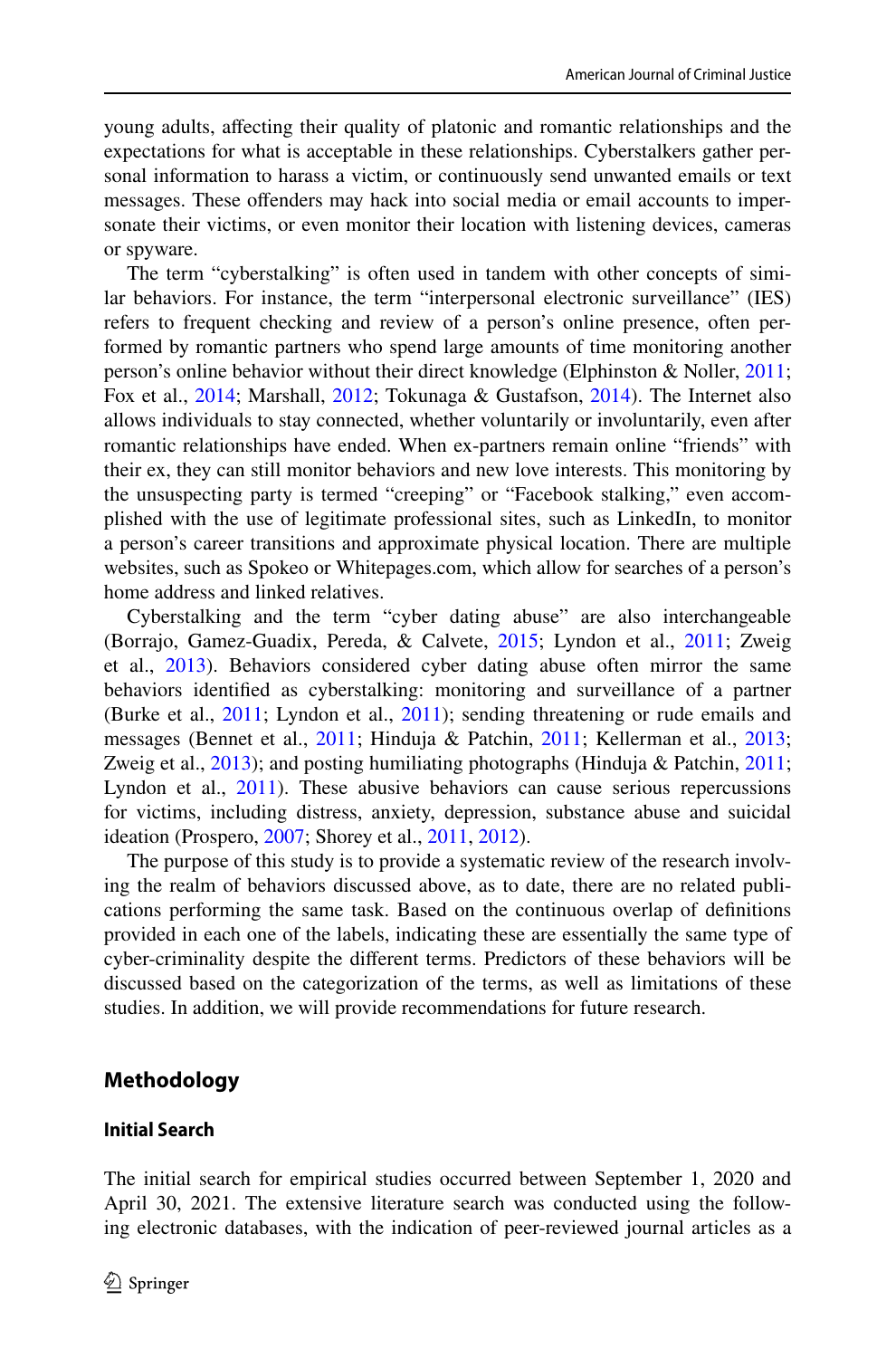requirement: Academic Search Complete, Criminal Justice Database (ProQuest), EBSCO, Google, JSTOR and PsychInfo.<sup>1</sup> The reference pages for the studies initially selected were also reviewed for appropriate studies. Based on the terms used in past empirical studies, the following key words and phrases were used in the search: cyberstalking, cyber dating abuse, cybervictimization, electronic aggression, electronic harassment, Internet, interpersonal electronic surveillance, online victimization, stalking, technology facilitated violence, and victimization.

## **Selection Criteria**

*Inclusion criteria:* Studies were included if they:

- 1. Presented data on criminal ofending or victimization categorized as cyberstalking behaviors.
- 2. Presented data on criminal ofending or victimization categorized as cyber dating abuse behaviors.
- 3. Presented data on criminal ofending or victimization categorized as interpersonal electronic surveillance behaviors.
- 4. Presented data on criminal ofending or victimization categorized as online victimization behaviors if those behaviors indicated cyberstalking or cyberharassment.
- 5. Published within the past 10 years, creating a limitation of studies published from [2](#page-2-1)011 to  $2021<sup>2</sup>$

*Exclusion criteria:* Studies were excluded if they:

- 1. Were not available in English.
- 2. Were not available in full text.
- 3. Presented data that examined victimization or ofending involving cyberbullying.
- 4. Presented data that did not involve criminal ofending or victimization utilizing technology.

<span id="page-2-0"></span><sup>1</sup> The criminology/criminal justice journals included the following: *American Journal of Criminal Justice, Crime & Delinquency, Deviant Behavior, European Journal of Criminal Policy and Research, International Journal of Cyber Criminology, Journal of Interpersonal Violence, SAGE Open, Victims & Ofenders, Violence & Victims,* and *Youth & Society.*

The psychology journals included the following: *Current Psychology, Cyberpsychology, Behavior & Social Networking, Journal of Family Issues, Journal of Family Violence, Journal of Social & Personal Relationships, Journal of Youth and Adolescence, Personality and Individual Diferences, Psychological Reports: Relationships & Communications, Psychology, Crime & Law, The American Journal of Family Violence,* and *Violence Against Women.*

The communication/computer science journals included the following: *Computers in Human Behavior, Social Science Computer Review* and *Surveillance and Society.*

The medical journals included the following: *The Journal of School Nursing.*

<span id="page-2-1"></span><sup>&</sup>lt;sup>2</sup> As techniques of offending rapidly change in the field of cybercrime based on technological adaptations, the authors felt as if inclusion of research published within the past 10 years would have the most contemporary and accurate fndings of predictors of the behavior.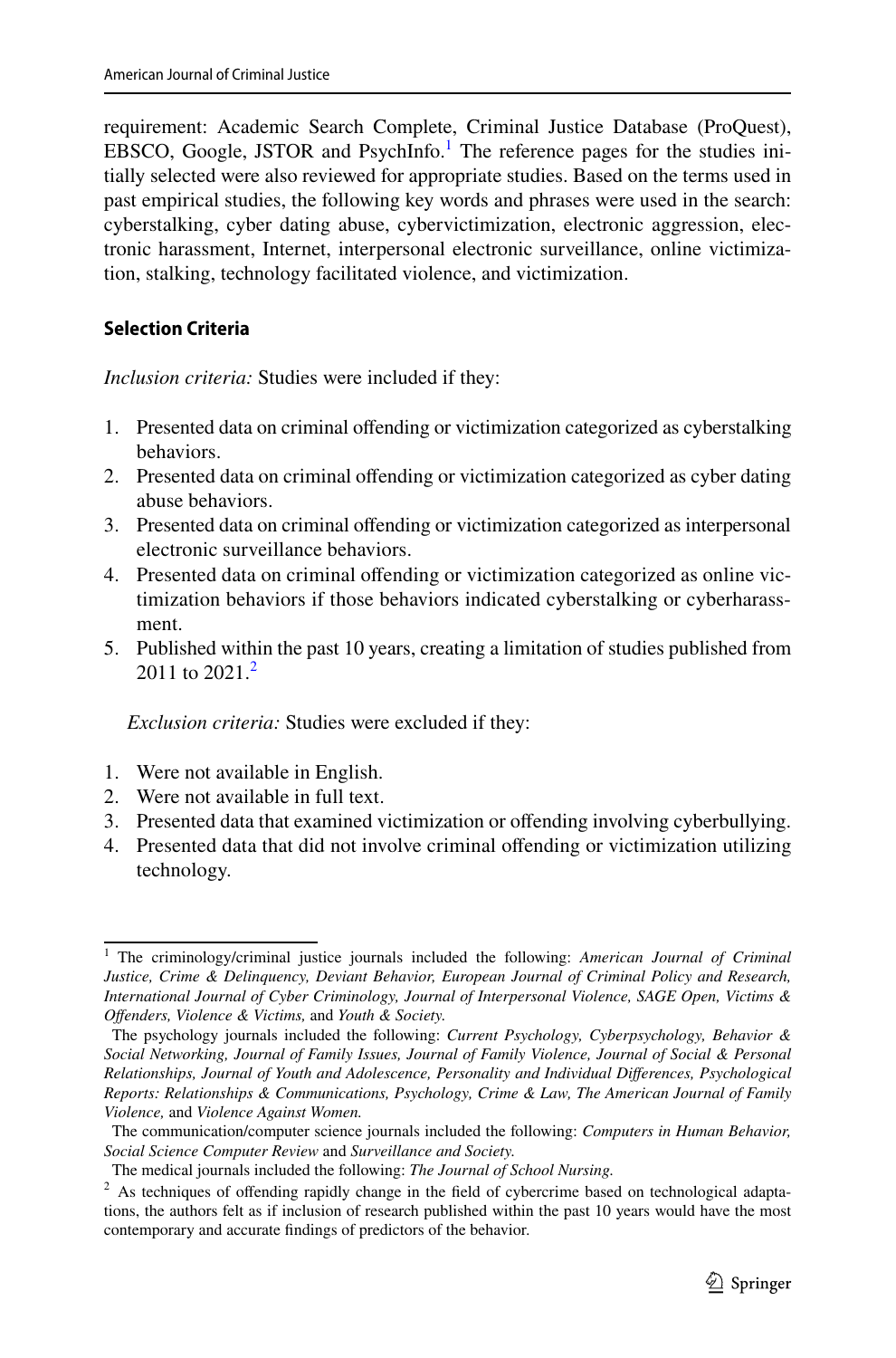### **Study Characteristics**

All of the studies reviewed examined correlates of cyber dating abuse (CDA). The analysis samples for these studies ranged from 54 to 5,718. The average age of the studies ranged from 12.4 to 40.84 years old. Seventeen of the studies examined juveniles and young adults (Cava et al., [2020;](#page-25-4) Fissel, [2021;](#page-26-6) Fissel et al., [2021a;](#page-26-7) Lara, [2020;](#page-26-8) Marcum et al., [2014;](#page-26-9) Mosley & Lancaster, [2019;](#page-26-10) Navarro et al., [2016;](#page-27-6) Novo et al., [2014;](#page-27-5) Pereira & Matos, 2016; Peskin et al., [2017;](#page-27-7) Stonard, [2020](#page-27-8); Temple et al., [2016;](#page-27-9) Van Ouytsel et al., [2017](#page-28-1); [2018;](#page-28-2) [2020;](#page-28-3) Zweig et al., [2013](#page-28-0); Zweig et al., [2014](#page-28-4)), and eight studies examined individuals from the general public (Ahlgrim & Terrance, [2021](#page-25-5); Cavezza & McEwan, [2014;](#page-25-6) Fissel et al., [2021b](#page-26-12); Fissel & Reyns, [2020](#page-26-13); Hertlein & van Dyck, [2020;](#page-26-14) Messing, Bagwell-Gray, Brown, Kappas, & Durfee, 2020; Ngo, Piquero, LaPrade, & Duong, 2020; Nobles et al., [2014\)](#page-27-10). The remaining twenty-two studies examined college students (Borrajo et al., [2015](#page-25-1); Brem et al., [2019a,](#page-25-7) [b;](#page-25-8) Curry & Zavala, [2020](#page-25-9); Deans and Bhogal, [2019](#page-25-10); DeKeseredy et al., [2019;](#page-25-11) Duerksen & Woodin, [2019](#page-26-15); Henson et al., [2013;](#page-26-16) Hernandez-Santaolalla & Hermido, [2020;](#page-26-17) Kircaburuna et al., [2020;](#page-26-18) Lancaster et al., [2020;](#page-26-19) Marcha et al., [2020;](#page-26-20) Marcum et al., [2017,](#page-26-21) [2018;](#page-26-22) Reyns, [2019;](#page-27-11) Reyns et al., [2018](#page-27-12); Reyns, Henson, & Fisher, 2019; Strawhun et al., [2013;](#page-27-13) Tokunaga, [2011](#page-27-14), [2015;](#page-27-15) Toplu-Demirtas et al., [2020;](#page-27-16) Van Baak & Hayes, [2018](#page-27-17)).

# **Study Selection**

The literature searches using the search terms outlined above resulted in 53 articles that were deemed appropriate for initial review. After thorough assessment by two reviewers, 11 of the papers were excluded based on the criteria above. As a result, 48 studies were utilized in this analysis and can be seen in Table [1](#page-4-0).

# **Results**

Table [2](#page-7-0) presents an analysis of each of the studies used in the examination. Included are the analysis used, dependent variable(s) and major fndings from each study. Below is a summary of the correlates found in each of the categorizations of cyberstalking. The categorizations by the researchers and depicted in the tables were based on how the behaviors were labeled in the articles utilized.

### **Correlates of Behaviors Labeled "Cyberstalking"**

Empirical studies included in this systematic review using the term "cyberstalking" as a categorization of the ofending behavior utilized samples with the mean age ranging from 13.98 to 39.64 years of age. While all studies indicated Caucasian to the be predominant race/ethnic categorization of their respondents,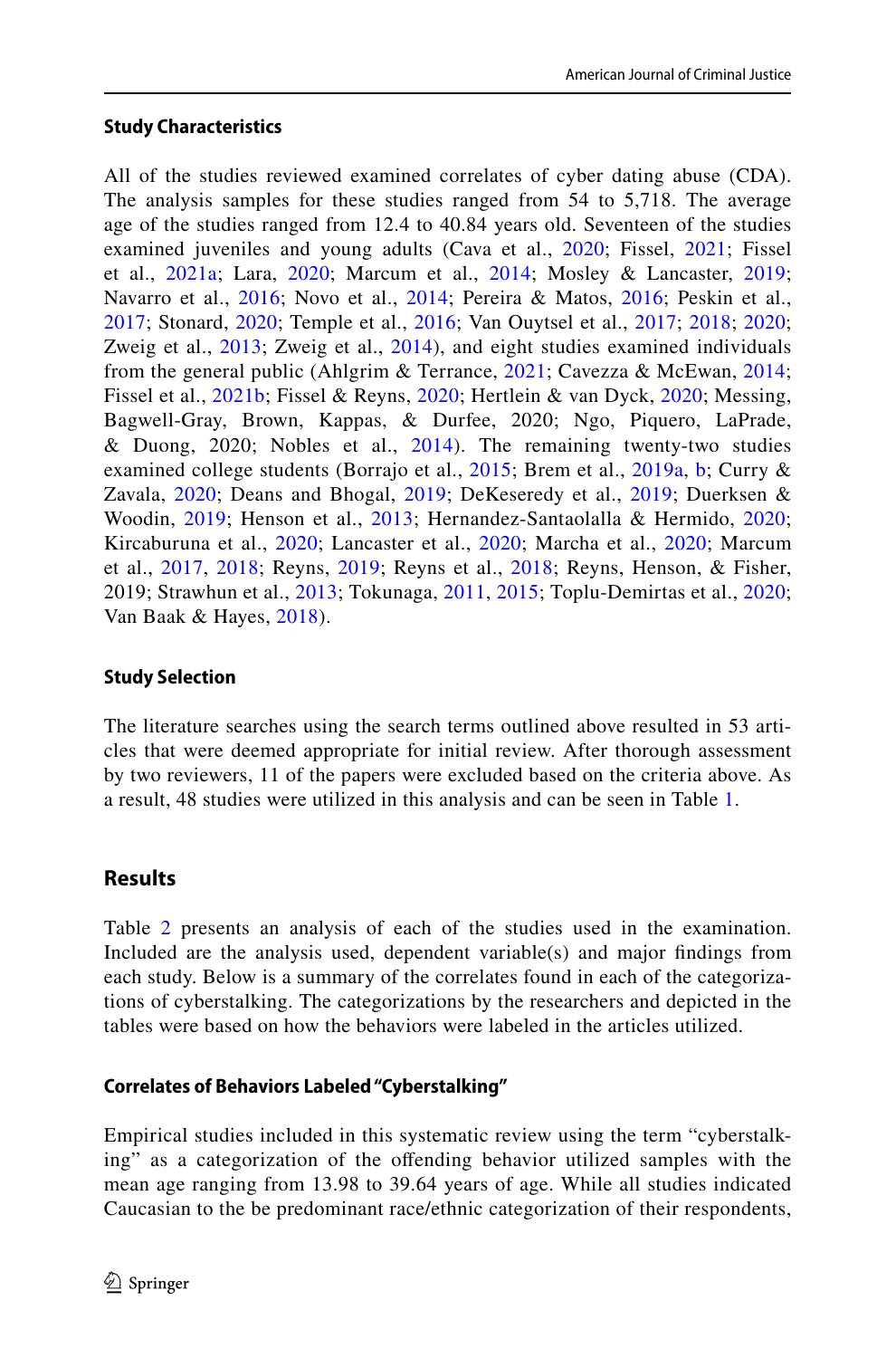|                  | Table 1 Selected articles examini                                         | ing cyberstalking behaviors |                                      |                                 |          |                 |                                          |
|------------------|---------------------------------------------------------------------------|-----------------------------|--------------------------------------|---------------------------------|----------|-----------------|------------------------------------------|
| Study ID Authors |                                                                           |                             | Study Date Method of Data Collection | Sample Size                     | Mean Age | Predominant Sex | Predominant Race                         |
|                  | Ahlgrim & Terrance                                                        | 2021                        | Online vignette survey               | 245                             | 32.52    | Men             | White                                    |
| 2                | Borrajo, Gamez-Guadix, and<br>Calvete                                     | 2015                        | Questionnaire                        | 433                             | 20.4     | Female          | $\stackrel{\triangle}{\scriptstyle\sim}$ |
| 3                | Brem, Stuart, Cornelius,<br>Shorey                                        | 2019                        | Online survey                        | 578                             | 19.05    | Female          | Caucasian                                |
| 4                | Brem, Romero, Garner, Grigo-<br>rian, Stuart                              | 2019                        | Online survey                        | 258                             | 19.44    | Evenly split    | Caucasian                                |
| n                | Buelga, & Carrascosa<br>Cava, Martinez-Ferrer,                            | 2020                        | Survey (ranked scales)               | 492                             | 15.0     | Female          | Caucasian                                |
| ७                | Cavezza & McEwan                                                          | 2014                        |                                      | 36 cyberstalkers<br>36 stalkers | 37       | Male            | N/A                                      |
|                  | Curry & Zavala                                                            | 2020                        | Online survey                        | 261                             | 24.7     | Female          | Hispanic                                 |
|                  | Deans & Bhogal                                                            | 2017                        | Online questionnaire                 | 189                             | 19.2     | Female          | $\lesssim$                               |
|                  | Harris,<br>Hall-<br>DeKeserdy, Schwartz,<br>Woodlock, Nolan, &<br>Sanchez | 2019                        | Online survey                        | 5718                            | 22.1     | Female          | White                                    |
| $\mathsf{D}$     | Duerksen & Woodin                                                         | 2019                        | Online survey                        | 278                             | 20.5     | Female          | White                                    |
|                  | Fissel                                                                    | 2021                        | Online survey                        | 576                             | 22.83    | Woman           | White                                    |
| $\Xi$            | Fissel, Fisher & Nedelec                                                  | 2021                        | Online survey                        | 1500                            | 22.83    | Woman           | White                                    |
| $\Xi$            | ళ<br>Fissel, Graham, Butler<br>Fisher                                     | 2021                        | Online survey                        | 1500                            | 36.79    | Cisgender men   | White                                    |
| 14               | Fissel & Reyns                                                            | 2020                        | Online survey                        | 477                             | 22.62    | Women           | White                                    |
| 15               | Henson, Reyns & Fisher                                                    | 2013                        | Online survey                        | 838                             | 20.17    | Female          | White                                    |
| 16               | ূ<br>Hernandez-Santaolalla<br>Hermida                                     | 2020                        | In-person survey and focus<br>groups | 311                             | 20.65    | Female          | Spanish                                  |
| 17               | Hertlein & van Dyck                                                       | 2020                        | Survey                               | 259                             | 29.48    | Female          | Caucasian                                |

<span id="page-4-0"></span> $\underline{\textcircled{\tiny 2}}$  Springer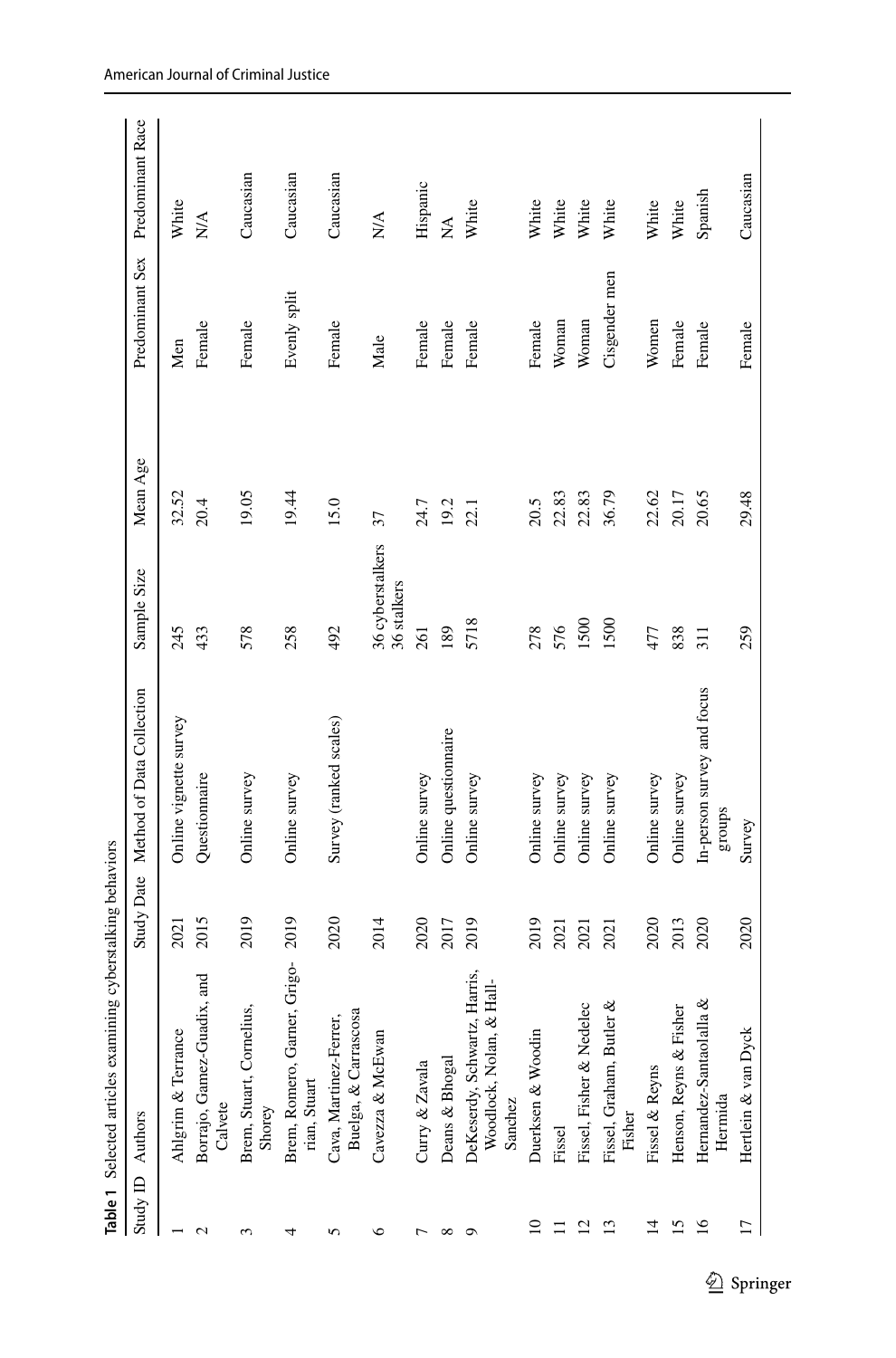| Female (students) Portuguese<br>$\frac{1}{2}$<br>Predominant Sex<br>Women<br>Female<br>Female<br>Female<br>Female<br>Female<br>Female<br>Female<br>Female<br>Female<br>Female<br>Female<br>Male<br>Male<br>Male<br>Male<br>$0.37$ (less than $21$ )<br>Mean Age<br>18 to 20<br>$18 \text{ to } 20$<br>$35 - 38$<br>15.77<br>12.40<br>18.27<br>15.77<br>39.64<br>13.98<br>40.84<br>13.98<br>24.7<br>20.7<br>20.7<br>20<br>$\overline{16}$<br>627 (students)<br>Sample Size<br>1,617<br>1960<br>1538<br>1533<br>1617<br>1310<br>1137<br>890<br>284<br>424<br>850<br>405<br>890<br>177<br>627<br>761<br>Study Date Method of Data Collection<br>Secondary data analysis<br>Paper Questionnaire<br>Baseline Survey<br>Questionnaire<br>Questionnaire<br>Online survey<br>Online survey<br>Online survey<br>Online survey<br>Online survey<br>Online survey<br>Online survey<br>Online survey<br>Paper survey<br>Paper survey<br>Interviews<br>Survey<br>Survey<br>Survey<br>2020<br>2018<br>2019<br>2020<br>2020<br>2017<br>2014<br>2016<br>2020<br>2014<br>2014<br>2016<br>2019<br>2016<br>2020<br>2020<br>2017<br>ggins, &<br>Ricketts<br>Nichol-<br>Nichol-<br>$\&$ Grif-<br>Fisher<br>Messing, Bagwell-Gray,<br>Brown, Kappas, & Durfee<br>Lancaster, Seibert, Cooper,<br>March, Litten, Sullivan, &<br>Ngo, Piquero, LaPrade, &<br>Reyns, Henson, & Fisher<br>Novo, Pereira, & Matos<br>Nobles, Reyns, Fox &<br>Kircaburun, Jonason<br>Navarro, Marcum, Hi<br>Marcum, Higgins, &<br>Marcum, Higgins, &<br>Marcum, Higgins, &<br>Mosley & Lancaster<br>May, & Fincham<br>Pereira & Matos<br>Peskin et al<br>Ricketts<br>Duong<br>Study ID Authors<br>Ward<br>fiths<br>Reyns<br>son<br>son<br>Lara<br>$\frac{8}{2}$<br>$\overline{19}$<br>$\Omega$<br>22<br>$\frac{26}{5}$<br>$\boldsymbol{\mathcal{E}}$<br>23<br>25<br>27<br>$^{28}$<br>29<br>32<br>33<br>34<br>$\overline{c}$<br>$\overline{\mathcal{L}}$<br>$\overline{31}$<br>Springer | � | Table 1 (continued) |  |  |  |                  |
|-------------------------------------------------------------------------------------------------------------------------------------------------------------------------------------------------------------------------------------------------------------------------------------------------------------------------------------------------------------------------------------------------------------------------------------------------------------------------------------------------------------------------------------------------------------------------------------------------------------------------------------------------------------------------------------------------------------------------------------------------------------------------------------------------------------------------------------------------------------------------------------------------------------------------------------------------------------------------------------------------------------------------------------------------------------------------------------------------------------------------------------------------------------------------------------------------------------------------------------------------------------------------------------------------------------------------------------------------------------------------------------------------------------------------------------------------------------------------------------------------------------------------------------------------------------------------------------------------------------------------------------------------------------------------------------------------------------------------------------------------------------------------------------------------------------------------------------------------------------------------------------------------------------------------------------------|---|---------------------|--|--|--|------------------|
|                                                                                                                                                                                                                                                                                                                                                                                                                                                                                                                                                                                                                                                                                                                                                                                                                                                                                                                                                                                                                                                                                                                                                                                                                                                                                                                                                                                                                                                                                                                                                                                                                                                                                                                                                                                                                                                                                                                                           |   |                     |  |  |  | Predominant Race |
|                                                                                                                                                                                                                                                                                                                                                                                                                                                                                                                                                                                                                                                                                                                                                                                                                                                                                                                                                                                                                                                                                                                                                                                                                                                                                                                                                                                                                                                                                                                                                                                                                                                                                                                                                                                                                                                                                                                                           |   |                     |  |  |  |                  |
|                                                                                                                                                                                                                                                                                                                                                                                                                                                                                                                                                                                                                                                                                                                                                                                                                                                                                                                                                                                                                                                                                                                                                                                                                                                                                                                                                                                                                                                                                                                                                                                                                                                                                                                                                                                                                                                                                                                                           |   |                     |  |  |  | Caucasian        |
|                                                                                                                                                                                                                                                                                                                                                                                                                                                                                                                                                                                                                                                                                                                                                                                                                                                                                                                                                                                                                                                                                                                                                                                                                                                                                                                                                                                                                                                                                                                                                                                                                                                                                                                                                                                                                                                                                                                                           |   |                     |  |  |  | Chilean          |
|                                                                                                                                                                                                                                                                                                                                                                                                                                                                                                                                                                                                                                                                                                                                                                                                                                                                                                                                                                                                                                                                                                                                                                                                                                                                                                                                                                                                                                                                                                                                                                                                                                                                                                                                                                                                                                                                                                                                           |   |                     |  |  |  | Caucasian        |
|                                                                                                                                                                                                                                                                                                                                                                                                                                                                                                                                                                                                                                                                                                                                                                                                                                                                                                                                                                                                                                                                                                                                                                                                                                                                                                                                                                                                                                                                                                                                                                                                                                                                                                                                                                                                                                                                                                                                           |   |                     |  |  |  | Caucasian        |
|                                                                                                                                                                                                                                                                                                                                                                                                                                                                                                                                                                                                                                                                                                                                                                                                                                                                                                                                                                                                                                                                                                                                                                                                                                                                                                                                                                                                                                                                                                                                                                                                                                                                                                                                                                                                                                                                                                                                           |   |                     |  |  |  | Caucasian        |
|                                                                                                                                                                                                                                                                                                                                                                                                                                                                                                                                                                                                                                                                                                                                                                                                                                                                                                                                                                                                                                                                                                                                                                                                                                                                                                                                                                                                                                                                                                                                                                                                                                                                                                                                                                                                                                                                                                                                           |   |                     |  |  |  | Caucasian        |
|                                                                                                                                                                                                                                                                                                                                                                                                                                                                                                                                                                                                                                                                                                                                                                                                                                                                                                                                                                                                                                                                                                                                                                                                                                                                                                                                                                                                                                                                                                                                                                                                                                                                                                                                                                                                                                                                                                                                           |   |                     |  |  |  | White            |
|                                                                                                                                                                                                                                                                                                                                                                                                                                                                                                                                                                                                                                                                                                                                                                                                                                                                                                                                                                                                                                                                                                                                                                                                                                                                                                                                                                                                                                                                                                                                                                                                                                                                                                                                                                                                                                                                                                                                           |   |                     |  |  |  | White            |
|                                                                                                                                                                                                                                                                                                                                                                                                                                                                                                                                                                                                                                                                                                                                                                                                                                                                                                                                                                                                                                                                                                                                                                                                                                                                                                                                                                                                                                                                                                                                                                                                                                                                                                                                                                                                                                                                                                                                           |   |                     |  |  |  | Caucasian        |
|                                                                                                                                                                                                                                                                                                                                                                                                                                                                                                                                                                                                                                                                                                                                                                                                                                                                                                                                                                                                                                                                                                                                                                                                                                                                                                                                                                                                                                                                                                                                                                                                                                                                                                                                                                                                                                                                                                                                           |   |                     |  |  |  | White            |
|                                                                                                                                                                                                                                                                                                                                                                                                                                                                                                                                                                                                                                                                                                                                                                                                                                                                                                                                                                                                                                                                                                                                                                                                                                                                                                                                                                                                                                                                                                                                                                                                                                                                                                                                                                                                                                                                                                                                           |   |                     |  |  |  | Non-Hispanic     |
|                                                                                                                                                                                                                                                                                                                                                                                                                                                                                                                                                                                                                                                                                                                                                                                                                                                                                                                                                                                                                                                                                                                                                                                                                                                                                                                                                                                                                                                                                                                                                                                                                                                                                                                                                                                                                                                                                                                                           |   |                     |  |  |  |                  |
|                                                                                                                                                                                                                                                                                                                                                                                                                                                                                                                                                                                                                                                                                                                                                                                                                                                                                                                                                                                                                                                                                                                                                                                                                                                                                                                                                                                                                                                                                                                                                                                                                                                                                                                                                                                                                                                                                                                                           |   |                     |  |  |  | Portuguese       |
|                                                                                                                                                                                                                                                                                                                                                                                                                                                                                                                                                                                                                                                                                                                                                                                                                                                                                                                                                                                                                                                                                                                                                                                                                                                                                                                                                                                                                                                                                                                                                                                                                                                                                                                                                                                                                                                                                                                                           |   |                     |  |  |  | Hispanic         |
|                                                                                                                                                                                                                                                                                                                                                                                                                                                                                                                                                                                                                                                                                                                                                                                                                                                                                                                                                                                                                                                                                                                                                                                                                                                                                                                                                                                                                                                                                                                                                                                                                                                                                                                                                                                                                                                                                                                                           |   |                     |  |  |  | White            |
|                                                                                                                                                                                                                                                                                                                                                                                                                                                                                                                                                                                                                                                                                                                                                                                                                                                                                                                                                                                                                                                                                                                                                                                                                                                                                                                                                                                                                                                                                                                                                                                                                                                                                                                                                                                                                                                                                                                                           |   |                     |  |  |  | White            |

#### American Journal of Criminal Justice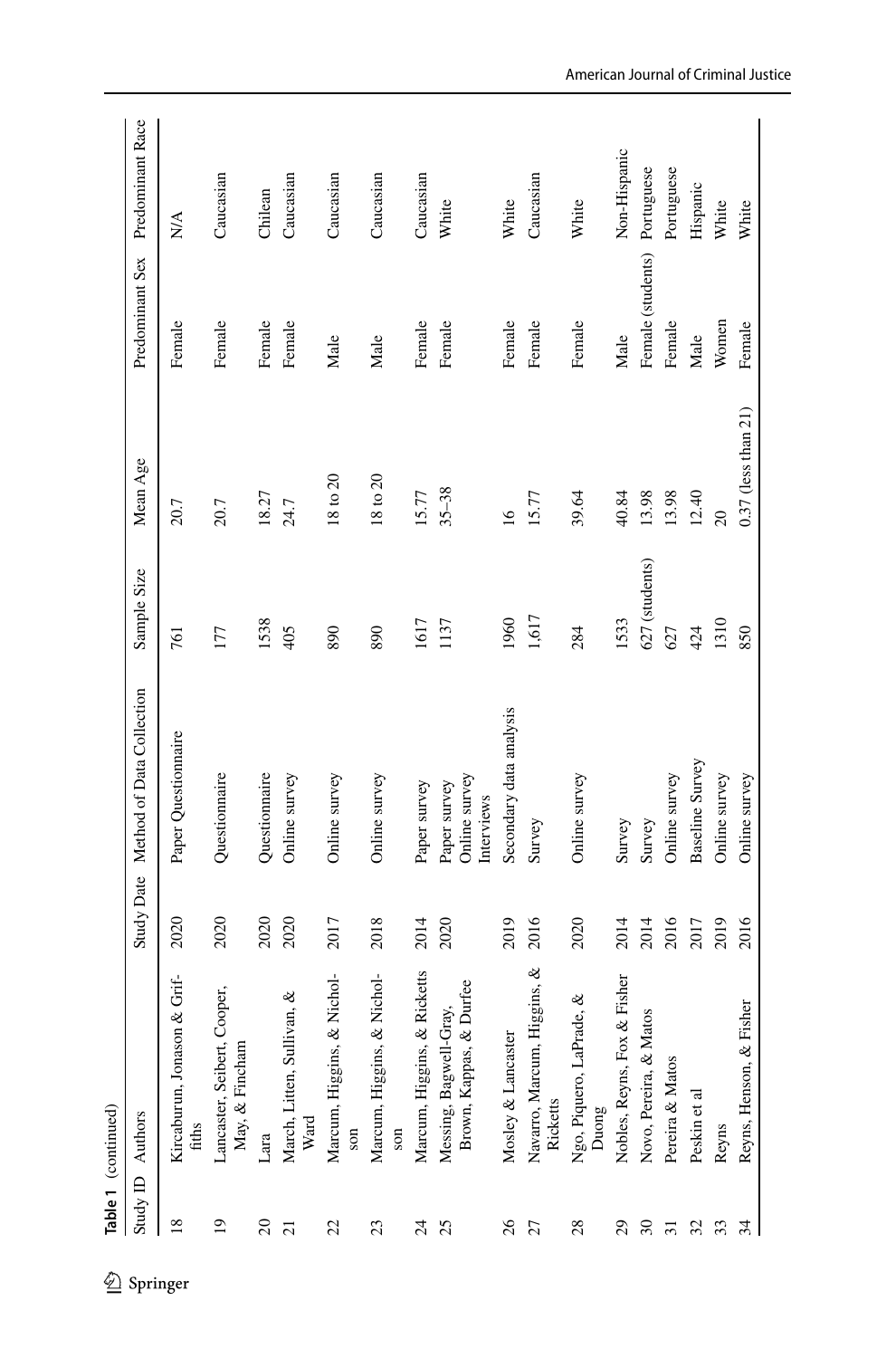|                | Table 1 (continued)                                                 |      |                                      |                          |                              |                 |                  |
|----------------|---------------------------------------------------------------------|------|--------------------------------------|--------------------------|------------------------------|-----------------|------------------|
|                | Study ID Authors                                                    |      | Study Date Method of Data Collection | Sample Size              | Mean Age                     | Predominant Sex | Predominant Race |
| 35             | Reyns, Fisher, & Randa                                              | 2018 | Online Survey                        | 1,987                    | 20.35                        | Evenly split    | Caucasian        |
| 36             | Sanchez-Hernandez, Herrera-<br>Enrique, & Exposito                  | 2020 | Questionnaire                        | 224 females<br>120 miles | $\infty$                     | Female          | Spanish          |
| 37             | Huss<br>Strawhun, Adams, & 1                                        | 2013 | Questionnaire packet                 | 248                      | 19.18                        | Female          | Caucasian        |
| 38             | Stonard                                                             | 2020 | Focus groups                         | 54                       | 13.8                         | Male            | Caucasian        |
| 39             | Temple et al                                                        | 2016 | Paper and online surveys             | 780                      | 18.09                        | Female          | Hispanic         |
| $\Theta$       | Tokunaga                                                            | 2011 | Online survey                        | 126                      | 23.3                         | Female          | Caucasian        |
| $\frac{1}{4}$  | Tokunaga                                                            | 2016 | Online                               | 126                      | 23.3                         | Female          | Caucasian        |
| $\overline{4}$ | Toplu-Demirtas, Akcabozan-<br>Kayabol, Araci-Iyiaydin, &<br>Fincham | 2020 | Google Survey                        | 390                      | 22.68                        | Female          | Turkish          |
| 43             | Van Baak & Hayes                                                    | 2018 | Paper survey                         | 662                      | 20.21                        | Female          | $\sum_{i=1}^{n}$ |
| $\ddot{4}$     | Temple<br>Choi,<br>Ponnet, Walrave, &<br>Van Ouytsel, Torres,       | 2017 | Paper Survey                         | 408                      | $\frac{8}{2}$                | Female          | Hispanic         |
| 45             | Van Ouytsel, Ponnet, &<br>Walrave                                   | 2018 | Questionnaire                        | 466                      | 17.99                        | Female          | Flemish          |
| $\frac{4}{6}$  | Van Ouytsel, Ponnet, &<br>Walrave                                   | 2020 | Questionnaire                        | 331                      | 17.99                        | Female          | Belgian          |
| 47             | Zweig, Dank, Yahner &<br>Lachman                                    | 2013 | Paper survey                         | 3745                     | N/A (high school age) Female |                 | White            |
| 48             | Zweig, Lachman, Yahner &<br>Dank                                    | 2014 | Paper survey                         | 3745                     | N/A (high school age) Female |                 | White            |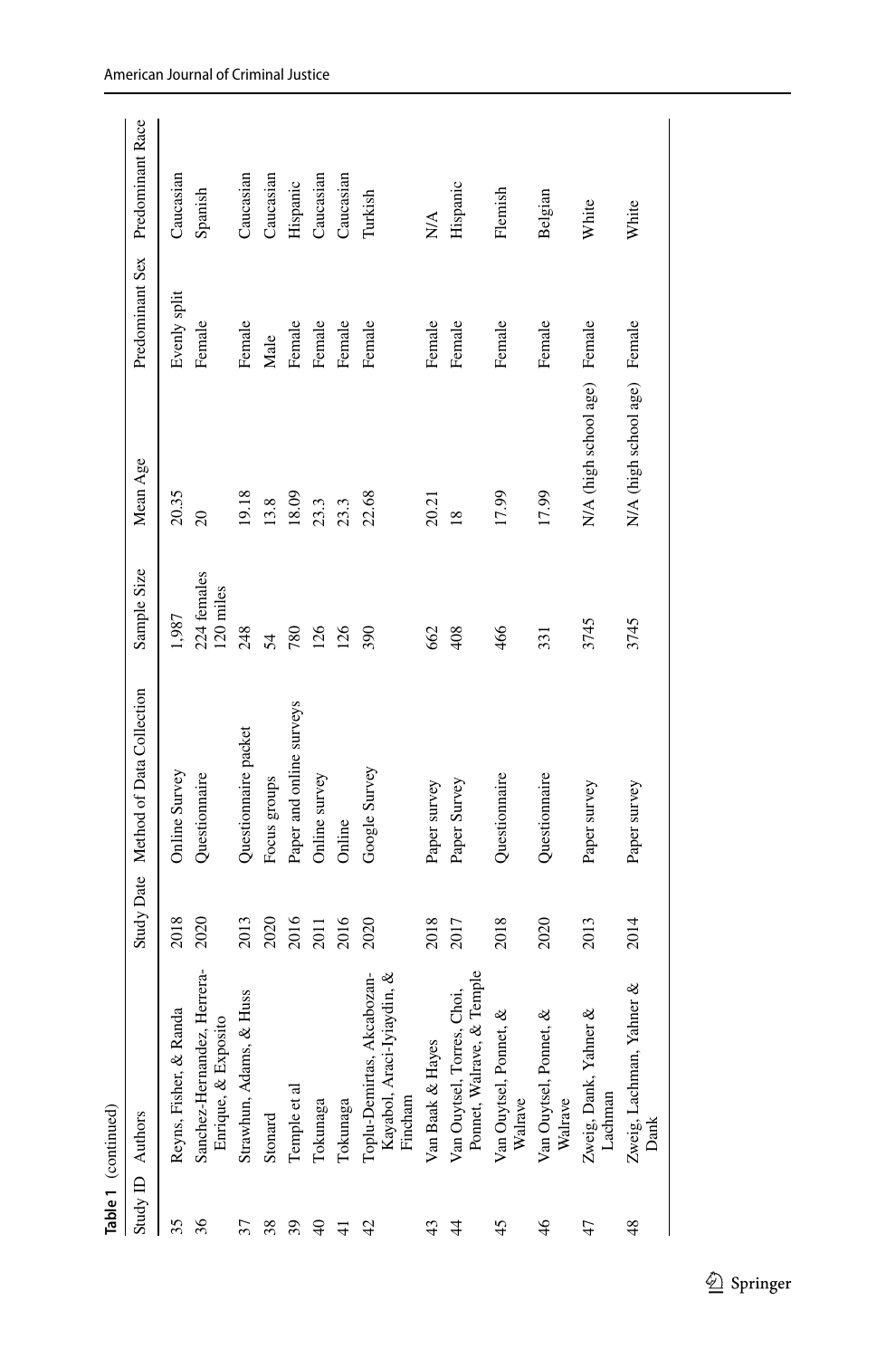|   |                            | Table 2 Analysis information on selected articles examining cyberstalking behaviors |                                                                                                                                                                                                                                                                                                                                                                                                                                                                                         |
|---|----------------------------|-------------------------------------------------------------------------------------|-----------------------------------------------------------------------------------------------------------------------------------------------------------------------------------------------------------------------------------------------------------------------------------------------------------------------------------------------------------------------------------------------------------------------------------------------------------------------------------------|
|   | Study ID Analysis Used     | Dependent Variables                                                                 | Findings Reported by the Authors'                                                                                                                                                                                                                                                                                                                                                                                                                                                       |
|   | <b>ANOVA</b>               | Impact of perpetrator gender on cyberstalking scenarios                             | females blamed less than male victims. Male victim claims<br>to impact the amount of blame assigned to a victim, with<br>in the cyberstalking scenarios. Victim gender was found<br>Respondents viewed male perpetrators as more dangerous<br>were also perceived as less legitimate                                                                                                                                                                                                    |
| Ν | Multiple linear regression | Cyber dating abuse                                                                  | been victims of some type of cyber dating abuse in the last<br>six months. Victims of cyber dating abuse were victimized<br>The data also showed that cyber dating abuse appear usu-<br>a significant relationship between cyber dating abuse and<br>repeatedly, an average of 23 times in the last six months.<br>ally in a context of jealousy. Finally, the results revealed<br>The results showed that over 50% of the participants had<br>offline psychological dating aggressions |
| 3 | Path analysis              | Cyber dating abuse                                                                  | logical and physical dating abuse (DA) for college students<br>targeting emotion dysregulation in college DA intervention<br>Alcohol problems did not predict cyber DA independently<br>predicted psychological and physical DA. Results extend<br>or in conjunction with emotion dysregulation. Cyber DA<br>Results indicated that alcohol problems predicted psycho-<br>DA conceptualizations and highlight the importance of<br>with high and average emotion dysregulation only.    |
|   |                            |                                                                                     | programs                                                                                                                                                                                                                                                                                                                                                                                                                                                                                |

<span id="page-7-0"></span>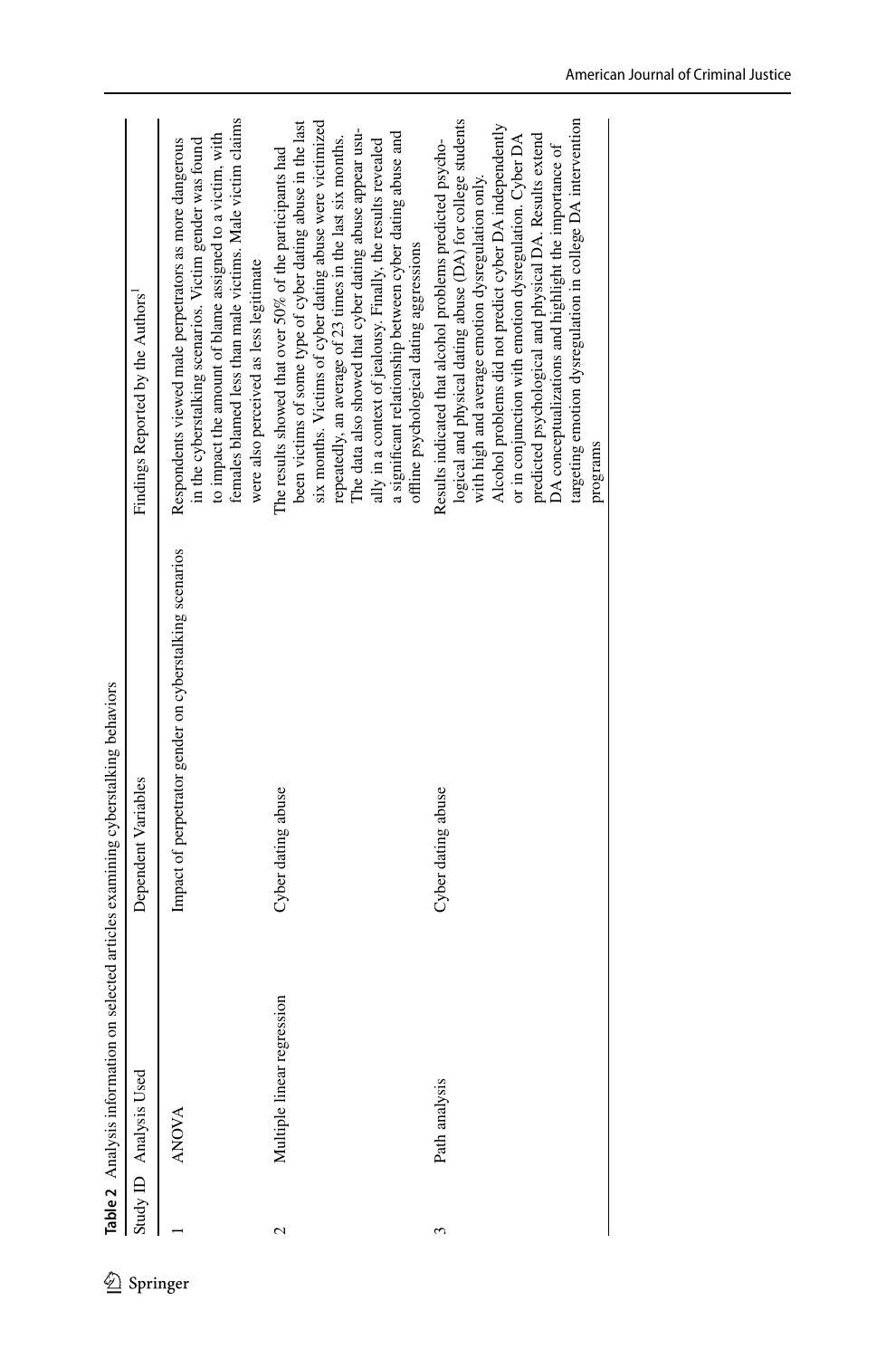| Table 2 (continued) |                        |                                   |                                                                                                                                                                                                                                                                                                                                                                                                                                                                                                                                                                                                                                                                |
|---------------------|------------------------|-----------------------------------|----------------------------------------------------------------------------------------------------------------------------------------------------------------------------------------------------------------------------------------------------------------------------------------------------------------------------------------------------------------------------------------------------------------------------------------------------------------------------------------------------------------------------------------------------------------------------------------------------------------------------------------------------------------|
|                     | Study ID Analysis Used | Dependent Variables               | Findings Reported by the Authors'                                                                                                                                                                                                                                                                                                                                                                                                                                                                                                                                                                                                                              |
|                     | Moderation analysis    | Cyber dating abuse                | related partner abuse models may be useful for conceptual-<br>jealousy. These preliminary results suggested that alcohol-<br>to CDA perpetration regardless of men's level of romantic<br>izing CDA perpetration and identifying CDA intervention<br>related to CDA perpetration for women with high, but not<br>between alcohol problems and cyber dating abuse (CDA)<br>perpetration varied by sex. Alcohol problems positively<br>low, romantic jealousy. Alcohol problems did not relate<br>Results revealed a significant three-way interaction; the<br>moderating role of romantic jealousy in the relation<br>components                                |
| 5                   | Kruskall Wallis tests  | Cyber-aggression<br>Cyber-control | behaviors and a different predictive weight of the analyzed<br>variables in relation to cyber-control and cyber-aggression<br>the main predictors for girls. Hostile sexism and relational<br>tional offline dating violence were the main predictors of<br>offline dating violence were positive predictors of cyber-<br>for boys, while sexist attitudes and romantic myths were<br>violence were significant predictors of cyber-aggression<br>control for boys, while romantic myths and verbal-emo-<br>for boys and girls. Physical and relational offline dating<br>The results revealed a higher prevalence of cyber-control<br>cyber-control for girls |
| $\circ$             | Univariate analysis    | Cyberstalking                     | offline. The majority of cyberstalkers were diagnosed with<br>were more likely to target ex-intimate partners and receive<br>a personality disorder or problematic traits. Cyberstalkers<br>The majority of cyberstalkers in the sample also stalked<br>restraining orders                                                                                                                                                                                                                                                                                                                                                                                     |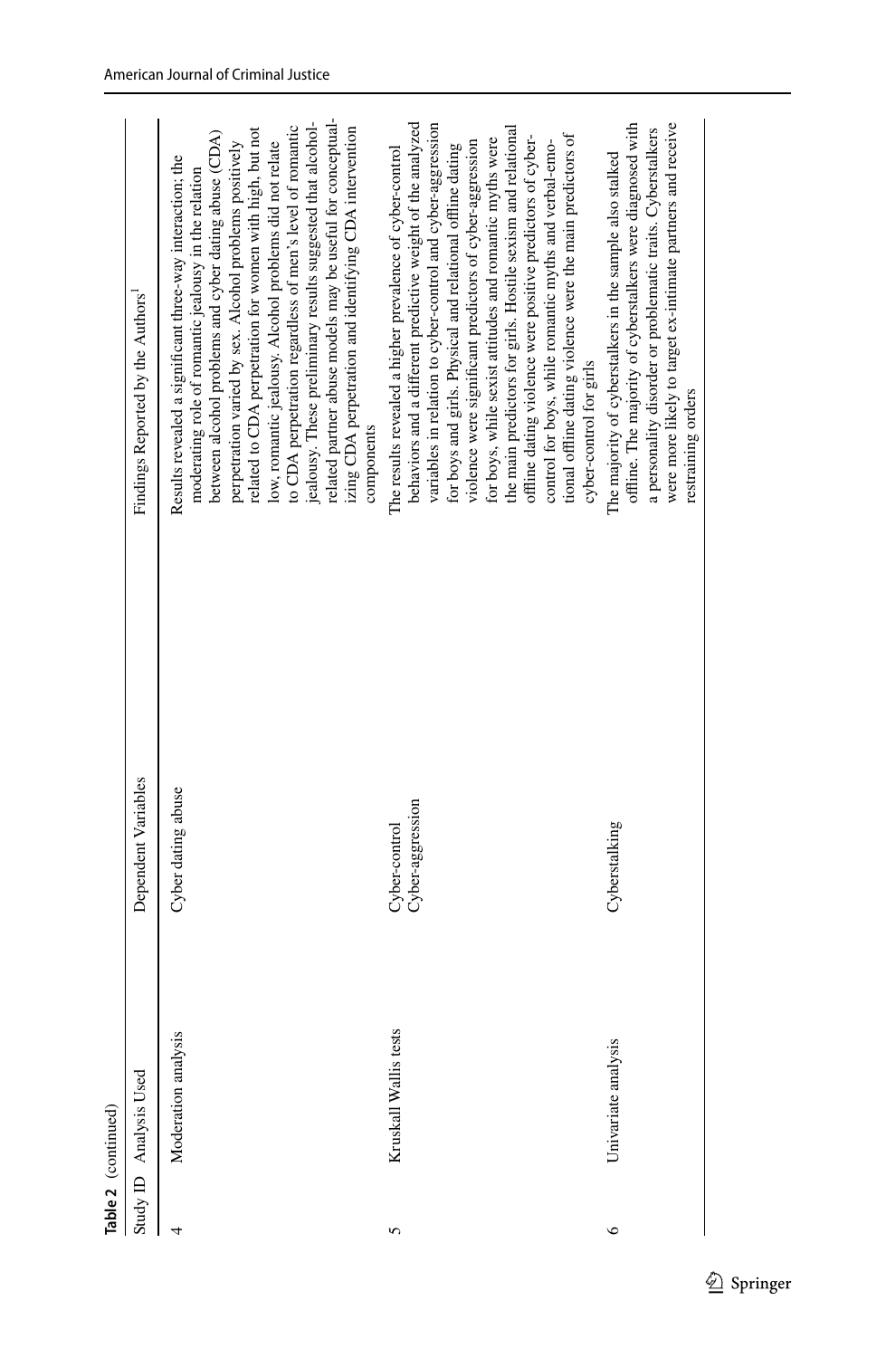| ⇙        |          | Table 2 (continued)          |                                  |                                                                                                                                                                                                                                                                                                                                                                                                                                                                                                                    |
|----------|----------|------------------------------|----------------------------------|--------------------------------------------------------------------------------------------------------------------------------------------------------------------------------------------------------------------------------------------------------------------------------------------------------------------------------------------------------------------------------------------------------------------------------------------------------------------------------------------------------------------|
|          |          | Study ID Analysis Used       | Dependent Variables              | Findings Reported by the Authors'                                                                                                                                                                                                                                                                                                                                                                                                                                                                                  |
| Springer |          | OLS Regression               | Cyber dating abuse victimization | and reduced models. For cyber abuse perpetration, general<br>abuse victimization is associated with measures of general<br>strain and social learning, but not self-control, in both full<br>significant associations in reduced models; however, in a<br>Results employing OLS regression show that cyber dating<br>strain, social learning, and self-control measures show<br>full model only measures of strain retain significance                                                                             |
|          | $\infty$ | Multiplace linear regression | Cyber dating abuse               | jealousy, and gender significantly predicted perpetration of<br>$(n = 189)$ . The researchers found that hostility, behavioral<br>sion, physical aggression, anger and hostility), romantic<br>and gender predicted perpetration of cyber dating abuse<br>jealousy (emotional, cognitive and behavioral jealousy),<br>The study explored whether aggression (verbal aggres-<br>cyber dating abuse                                                                                                                  |
|          | ٥        | Regression analysis          | Technology-facilitated stalking  | were three times more likely to be victimized via technol-<br>Thirty-four percent of female respondents reported victimi-<br>received pro-abuse informational support were two times<br>stalking. Respondents with attachments to abusive peers<br>zation via technology-facilitated stalking. Women who<br>ogy-facilitated stalking. Women who received negative<br>more likely to be victimized via technology-facilitated<br>peer support were twice as likely to receive unwanted<br>sexual messages or images |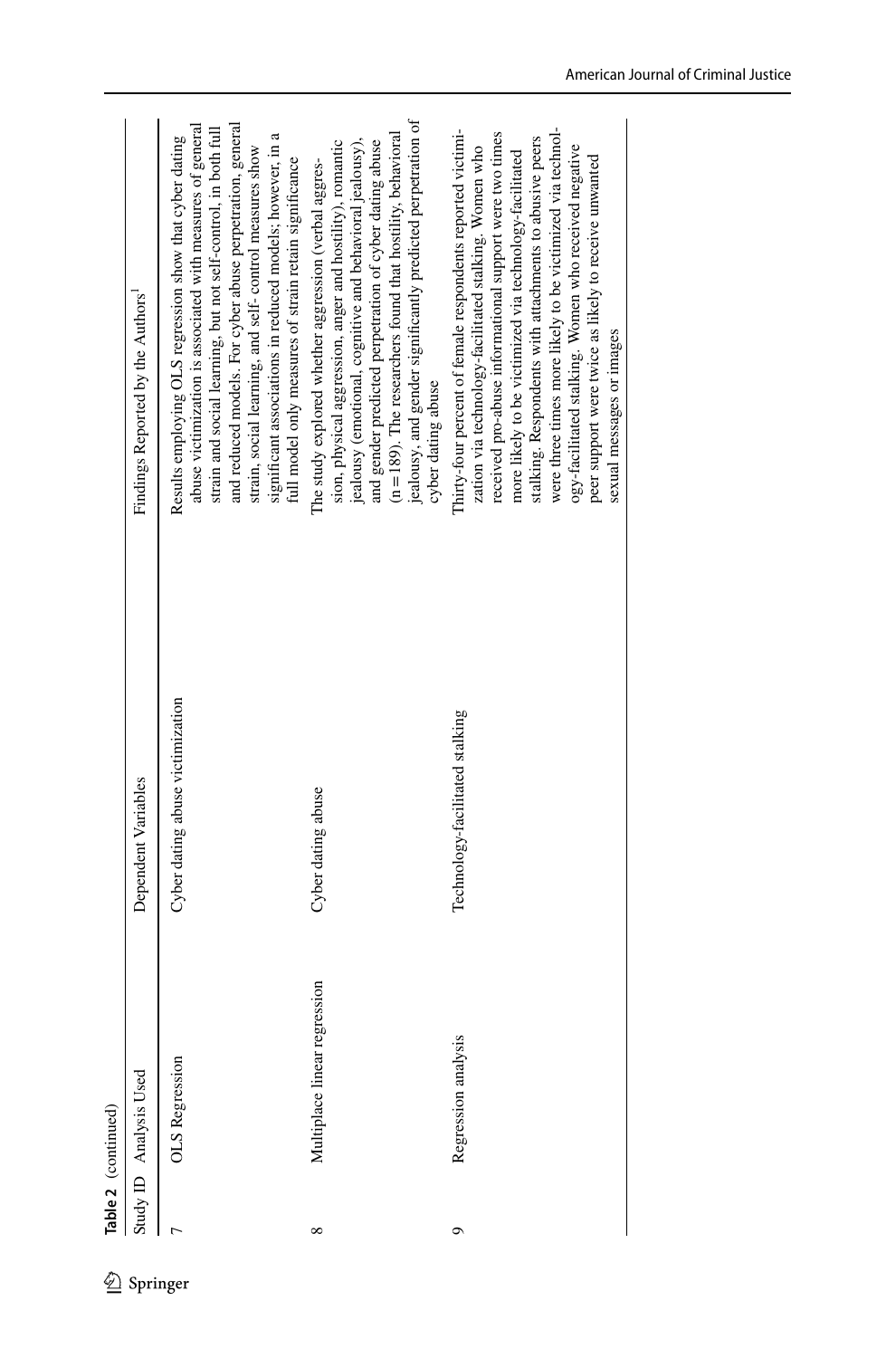| Table 2 (continued) |                                                                   |                                   |                                                                                                                                                                                                                                                                                                                                                                                                                                                                                                                                             |
|---------------------|-------------------------------------------------------------------|-----------------------------------|---------------------------------------------------------------------------------------------------------------------------------------------------------------------------------------------------------------------------------------------------------------------------------------------------------------------------------------------------------------------------------------------------------------------------------------------------------------------------------------------------------------------------------------------|
|                     | Study ID Analysis Used                                            | Dependent Variables               | Findings Reported by the Authors'                                                                                                                                                                                                                                                                                                                                                                                                                                                                                                           |
| $\Xi$               | Hierarchical regression analysis                                  | Cyber dating abuse                | relationship satisfaction, quality of life, social support, and<br>partner violence (IPV). For depression, perceived stress,<br>post-traumatic stress, CDA victimization did not predict<br>both men and women, and increased fear of partner for<br>Results showed experiencing cyber dating abuse (CDA)<br>victimization was related to increased alcohol use for<br>women, even after controlling for in-person intimate<br>levels above in-person IPV victimization                                                                     |
|                     | Binary logistic regression                                        | Perceived cyberstalker motivation | Victim perception of cyberstalking motivated by retaliation,<br>result of repeated online behaviors. If the victim felt their<br>revenge or rejection was more likely to cause fear as a<br>perpetrator was motivated by affection, they were less<br>fearful                                                                                                                                                                                                                                                                               |
| 12                  | Binary logistic regression                                        | Cyberstalking perpetration        | cyberstalking, cyberbullying, and stalking are significantly<br>Low self-control and moral disengagement are significantly<br>related to cyberstalking perpetration. Victimization via<br>related to cyberstalking perpetration                                                                                                                                                                                                                                                                                                             |
| $\overline{13}$     | Parameter logistic regression and<br>confirmatory factor analyses | Intimate partner cyber abuse      | IPCA behaviors ranged from 28% experienced at least one<br>Cyber-monitoring was experienced by 13.2%, followed by<br>experiencing cyber direct aggression (8.6%), sexual coer-<br>cion and financial control (7.27%). The experience of the<br>Cyber-control was experienced by 15.8% of the sample.<br>outcomes, especially with headaches and stomach aches.<br>of the behaviors to 1.13% experienced all five behaviors<br>control dimensions are correlated with various health<br>Cyber direct aggression, cyber-monitoring and cyber- |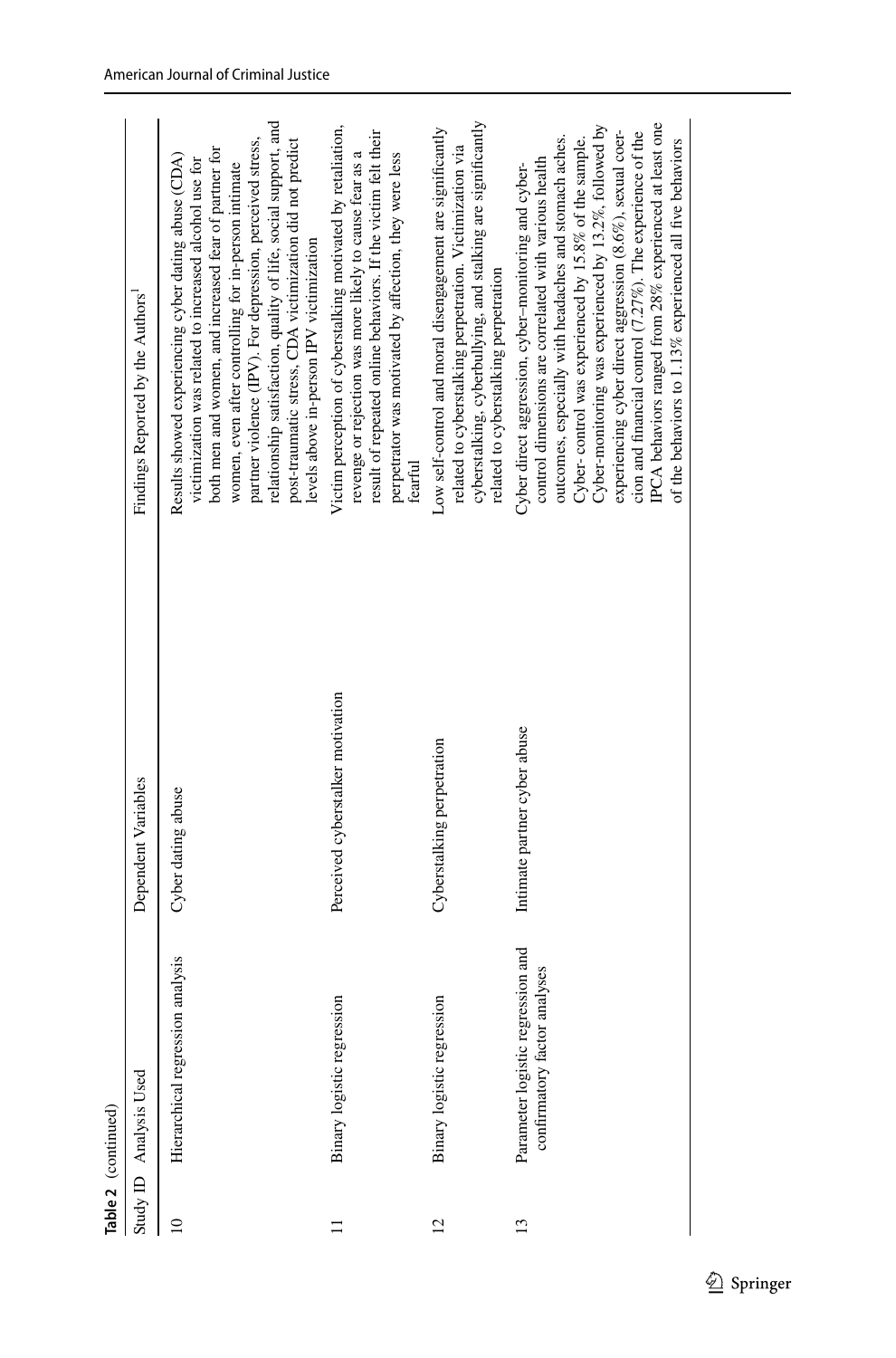| 公        |                 | Table 2 (continued)             |                                                                                  |                                                                                                                                                                                                                                                                                                                                                                                                                                                                                                                                                                               |
|----------|-----------------|---------------------------------|----------------------------------------------------------------------------------|-------------------------------------------------------------------------------------------------------------------------------------------------------------------------------------------------------------------------------------------------------------------------------------------------------------------------------------------------------------------------------------------------------------------------------------------------------------------------------------------------------------------------------------------------------------------------------|
| Springer | Study ID        | Analysis Used                   | Dependent Variables                                                              | Findings Reported by the Authors <sup>1</sup>                                                                                                                                                                                                                                                                                                                                                                                                                                                                                                                                 |
|          | $\overline{1}$  | Binary logistic regression      | Consequences of cyberstalking victimization (school,<br>work, health and social) | multiple forms negative consequences, as well as individu-<br>stalked for longer periods of time were more likely to have<br>quences as a result of the victimization. Victims who were<br>consequences compared to stalking by an intimate partner.<br>Of the 477 cyberstalking victims, $74\%$ had negative conse-<br>consequences if the cyberstalker was a woman compared<br>als stalked offline. Results also indicated that cyberstalk-<br>ing victimization by a stranger experienced less negative<br>In addition, victims experienced increased negative<br>to a man |
|          | 15              | T-tests and OLS regression      | Fear of online interpersonal victimization (OIPV)                                | by strangers than by a current or former intimate partner.<br>Respondents who have a higher perceived risk of OIPV<br>University students are significantly more afraid of OIPV<br>also have a higher fear of OIPV                                                                                                                                                                                                                                                                                                                                                            |
|          | $\overline{16}$ | Pearson's r and thematic coding | Electronic surveillance practices                                                | networks incited jealousy and promoted control and surveil-<br>lance practices, thus making romantic relationships more<br>Findings from the current study show that the respondents<br>conflictive and artificial. However, they tended to blame<br>practices, while others justified those practices because<br>individual users more than the inner workings of social<br>respondents regretted having resorted to certain invasive<br>they had allowed for the detection of infidelity-related<br>networks. For instance, some<br>believed that social<br>behaviors       |
|          | $\overline{17}$ | Hierarchical regression         | Interpersonal electronic surveillance                                            | partner online, and expectation of technology in a relation-<br>ship) and relationship factors (previous cheating behaviors<br>Technology use (time spent on the phone, meeting romantic<br>and relationship satisfaction) significantly contribute to<br>interpersonal electronic surveillance                                                                                                                                                                                                                                                                               |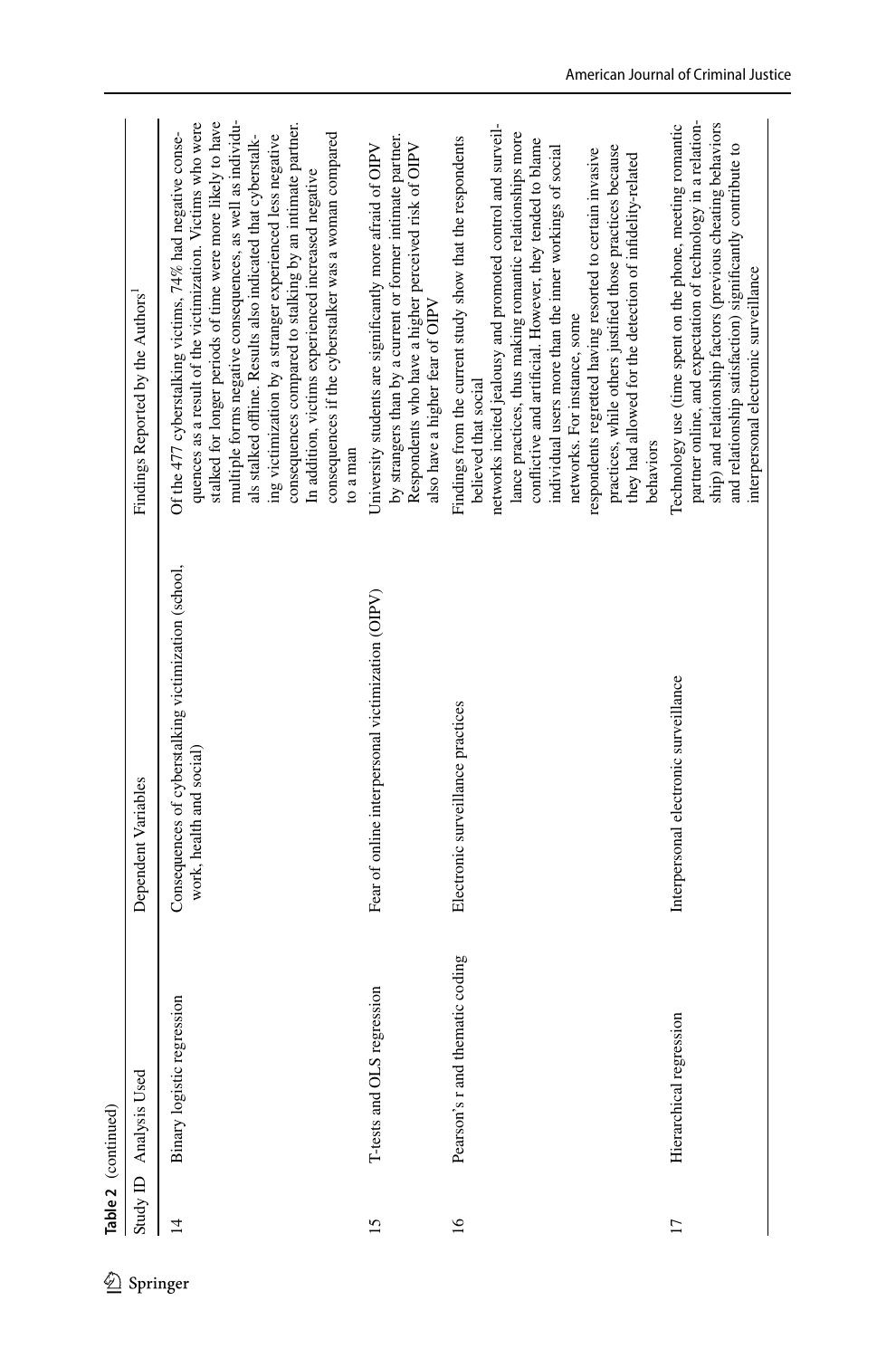|                 | Table 2 (continued)                             |                                                   |                                                                                                                                                                                                                                                                                                                                                                                                                                                                                                                                                                                        |
|-----------------|-------------------------------------------------|---------------------------------------------------|----------------------------------------------------------------------------------------------------------------------------------------------------------------------------------------------------------------------------------------------------------------------------------------------------------------------------------------------------------------------------------------------------------------------------------------------------------------------------------------------------------------------------------------------------------------------------------------|
|                 | Study ID Analysis Used                          | Dependent Variables                               | Findings Reported by the Authors'                                                                                                                                                                                                                                                                                                                                                                                                                                                                                                                                                      |
| $\overline{18}$ | Mediation analysis                              | Cyberbullying<br>Cyberstalking<br>Cybertrolling   | cyberbullying and cyberstalking in the total sample. Cyber<br>and cyberstalking fully mediated the relationship between<br>(PSMU) in the total sample and among men. Narcissism<br>ship between sadism and PSMU was fully explained by<br>was indirectly associated with PSMU via cyberstalking<br>Multiple mediation analyses demonstrated cyberbullying<br>Machiavellianism, although it was not related to PSMU<br>trolling was associated with sadism, psychopathy, and<br>in the total sample and among women. The relation-<br>Machiavellianism and Problematic social media use |
| $\overline{19}$ | analysis<br>Multiple regression<br>Hierarchical | Cyber dating abuse                                | abuse and attachment avoidance pertaining to positive, but<br>not negative, relationship quality. Victims of cyber dating<br>significantly lower positive relationship quality compared<br>abuse who were high in attachment avoidance reported<br>The findings detail an interaction between cyber dating<br>to those who are not victims of cyber dating abuse                                                                                                                                                                                                                       |
| $\overline{c}$  | analysis<br>Confirmatory factor                 | Cyber dating abuse victimization and perpetration | mobile applications. Prevalence of control was higher than<br>Approximately 74% of the sample were victims of at least<br>frequently experienced was checking last connection in<br>one form of control and aggression behavior. The most<br>direct aggression                                                                                                                                                                                                                                                                                                                         |
| $\overline{c}$  | analysis<br>Multiple regression                 | Intimate partner cyberstalking                    | intimate partner cyberstalking. Female gender, vulnerable<br>were significant, positive predictors of intimate partner<br>narcissism, direct sadism, and secondary psychopathy<br>Controlling behaviors were a significant predictor of<br>cyberstalking                                                                                                                                                                                                                                                                                                                               |
| 22              | <b>OLS</b> Regression                           | Cyberstalking                                     | specifically attempting to log in to a person's social media,<br>association are significant predictors of cyberstalking,<br>Results indicated that low self-control and deviant peer<br>as well as social media presence and sex                                                                                                                                                                                                                                                                                                                                                      |

 $\underline{\textcircled{\tiny 2}}$  Springer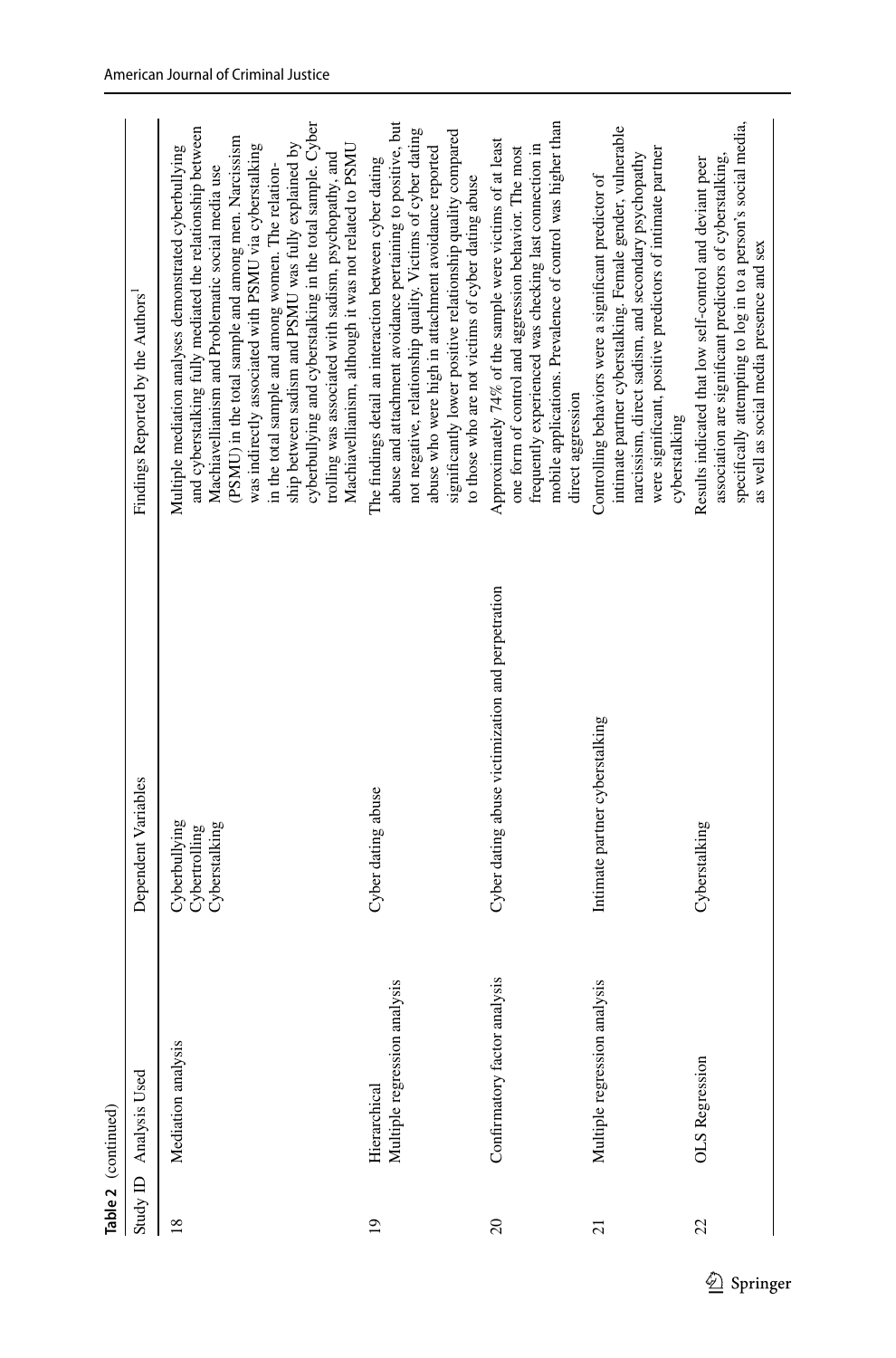|                 | Study ID Analysis Used              | Dependent Variables                                                                      | Findings Reported by the Authors'                                                                                                                                                                                                                                                                                                                                                                                                                                       |
|-----------------|-------------------------------------|------------------------------------------------------------------------------------------|-------------------------------------------------------------------------------------------------------------------------------------------------------------------------------------------------------------------------------------------------------------------------------------------------------------------------------------------------------------------------------------------------------------------------------------------------------------------------|
| 23              | OLS Regression                      | Cyberstalking                                                                            | Results indicated that low self-control is a significant predic-<br>offender, as cyberstalking offenders with low self-control<br>breaking up the relationship or taking revenge on the<br>impact by a victim as a result of cyberstalking, such as<br>do not believe their behaviors would have a negative<br>tor of perceiving a negative<br>impact                                                                                                                   |
| $\overline{24}$ | <b>OLS</b> Regression               | Cyberstalking                                                                            | deviant peer association resulted in an increase in the like-<br>average increased, the likelihood of stalking, or repeatedly<br>As an individual's level of self-control decreased, the likeli-<br>hood of stalking, or repeatedly contacting someone online<br>lihood of stalking. Finally, as an individual's grade point<br>even after they requested it stop, increased. Increases in<br>contacting someone online even after they requested it<br>stop, increased |
| 25              |                                     | Descriptives and qualitative analysis Stalking, cyberstalking and technology-based abuse | behaviors were contingent upon multiple factors, including<br>experienced stalking and technology-based abuse. These<br>Between 60-63% victims of intimate partner violence<br>history of abuse, patterns of behavior and frequency                                                                                                                                                                                                                                     |
| 26              | regression<br>Hierarchical multiple | Cyber dating abuse                                                                       | Time spent on a computer and cell phone have a significant<br>positive relationship with cyber dating abuse                                                                                                                                                                                                                                                                                                                                                             |
| 27              | Binary logistic regression          | Cyberstalking                                                                            | between Internet addiction and cyberstalking in adoles-<br>The results indicated there is a significant relationship<br>cents                                                                                                                                                                                                                                                                                                                                           |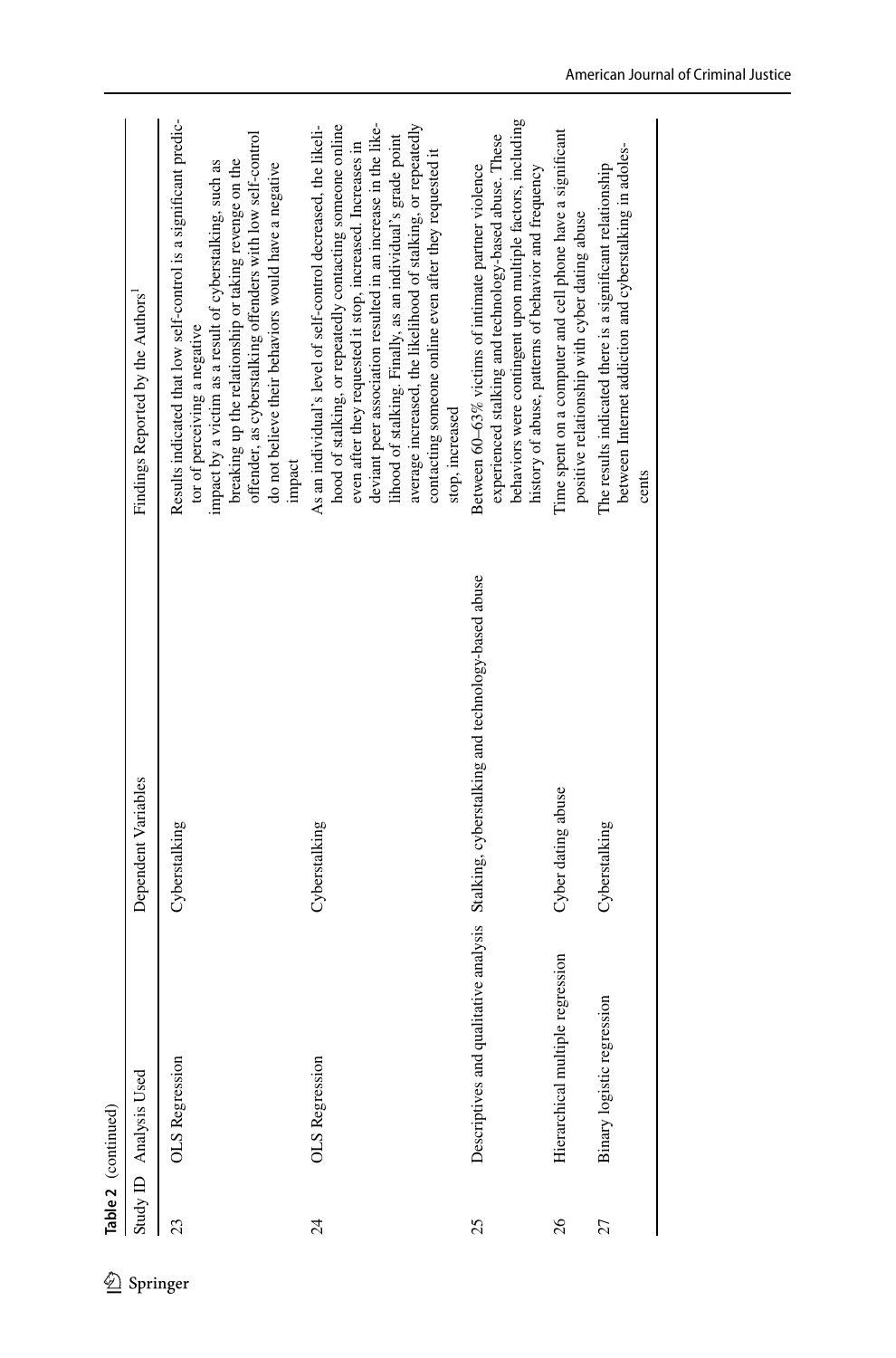|        | Table 2 (continued)                        |                                                                                                             |                                                                                                                                                                                                                                                                                                                                                                                                                                                                                                                                                                                                                                                                                                                                                                                              |
|--------|--------------------------------------------|-------------------------------------------------------------------------------------------------------------|----------------------------------------------------------------------------------------------------------------------------------------------------------------------------------------------------------------------------------------------------------------------------------------------------------------------------------------------------------------------------------------------------------------------------------------------------------------------------------------------------------------------------------------------------------------------------------------------------------------------------------------------------------------------------------------------------------------------------------------------------------------------------------------------|
|        | Study ID Analysis Used                     | Dependent Variables                                                                                         | Findings Reported by the Authors                                                                                                                                                                                                                                                                                                                                                                                                                                                                                                                                                                                                                                                                                                                                                             |
| 28     | Logistic regression                        | Experience of seven forms of online victimization, includ-<br>ing harassment by strangers and non-strangers | those employed were less likely to be harassed by someone<br>stranger by 230%. Respondents with more education were<br>College students who spent extended hours on social media<br>and on instant messaging were more likely to be harassed<br>they know. Further, communicating with strangers online<br>increased the odds of experiencing harassment by a non-<br>335% more likely to experience harassment by someone<br>online by someone they know. Older respondents and<br>they know                                                                                                                                                                                                                                                                                                |
| 29     | Negative binomial regression<br>Chi square | Self-protective behaviors against stalking and cyberstalk-                                                  | formed similar self-protective behaviors, such as changing<br>cyberstalking reported higher household income and level<br>a weapon. Cyberstalking victims were more likely to take<br>daily travel routines, changing appearance, and obtaining<br>time off work or school (or quit), and avoid friends. Both<br>costs and had greater fear were more likely to participate<br>There were more male and white victims of cyberstalking<br>in the sample compared to physical stalking. Victims of<br>in self-protective behaviors. Cyberstalking victims who<br>types of victims who experienced greater out of pocket<br>were female and had presence of an attack were more<br>of education. Stalking and cyberstalking victims per-<br>likely to participate in self-protective behaviors |
| $30\,$ | Logistic regression                        | Cyberstalking victimization and perpetration                                                                | tion, youth who had a lower level of parental supervision<br>someone unknown online, and shopping online. In addi-<br>petration included looking at erotic pages, meeting with<br>pornographic material. Predictors of cyberstalking per-<br>behaviors. especially sending insulting messages and<br>Male youth were more likely to perform cyberstalking<br>were more likely to perpetrate cyberstalking                                                                                                                                                                                                                                                                                                                                                                                    |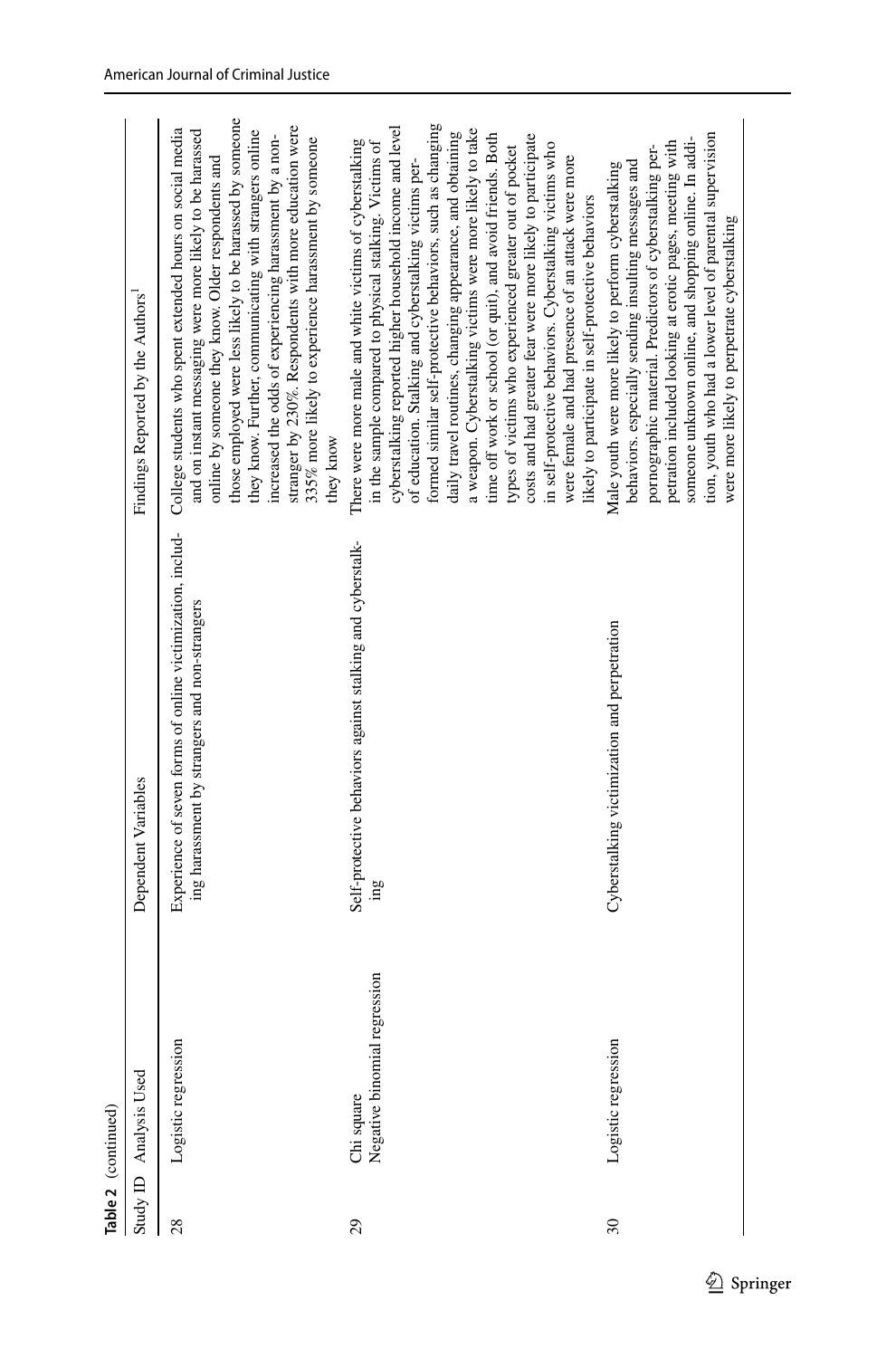|          |                 | Table 2 (continued)        |                                            |                                                                                                                                                                                                                                                                                                                                                                                                                                                                                                |
|----------|-----------------|----------------------------|--------------------------------------------|------------------------------------------------------------------------------------------------------------------------------------------------------------------------------------------------------------------------------------------------------------------------------------------------------------------------------------------------------------------------------------------------------------------------------------------------------------------------------------------------|
|          |                 | Study ID Analysis Used     | Dependent Variables                        | Findings Reported by the Authors'                                                                                                                                                                                                                                                                                                                                                                                                                                                              |
| Springer | $\overline{31}$ | Binary logistic regression | Variance of fear                           | offenders. In addition, female victims were more likely to<br>exaggerated affection, consistent cyberstalking, and older<br>victimization was strongly associated with messages of<br>Results indicated that fear associated with cyberstalking<br>report fear                                                                                                                                                                                                                                 |
|          | 32              | Multivariate analysis      | Perpetration of cyber dating abuse         | dating abuse. Collectively, the findings suggest that dating<br>norms for violence for boys against girls, (b) having a cur-<br>violence interventions targeting these particular correlates<br>Using a cross-sectional design, across multiple levels of the<br>rent boyfriend/girlfriend, and (c) participation in bullying<br>socioecological model, the individual-level factors of (a)<br>perpetration were correlates of the perpetration of cyber<br>in early adolescents are warranted |
|          | 33              | Logistic regression        | Cyberstalking perpetration                 | likely to perpetrate cyberstalking. In addition, females and<br>students who participated in sexting were more likely to<br>perpetration. Students with low self-control were more<br>Almost 5% of university students reported cyberstalking<br>perpetrate cyberstalking                                                                                                                                                                                                                      |
|          | 34              | Binary logistic regression | Cyberstalking and online pursuit behaviors | do not protect individuals from cyberstalking victimization<br>stalking victimization risk. Offline guardianship measures<br>peers as deviant were more likely to experience this form<br>of victimization. Respondents who reported to be female<br>or multiple social networking accounts increased cyber-<br>experience cyberstalking victimization, as well as those<br>Respondents who live with parents are twice as likely to<br>who added strangers as social media friends and noted  |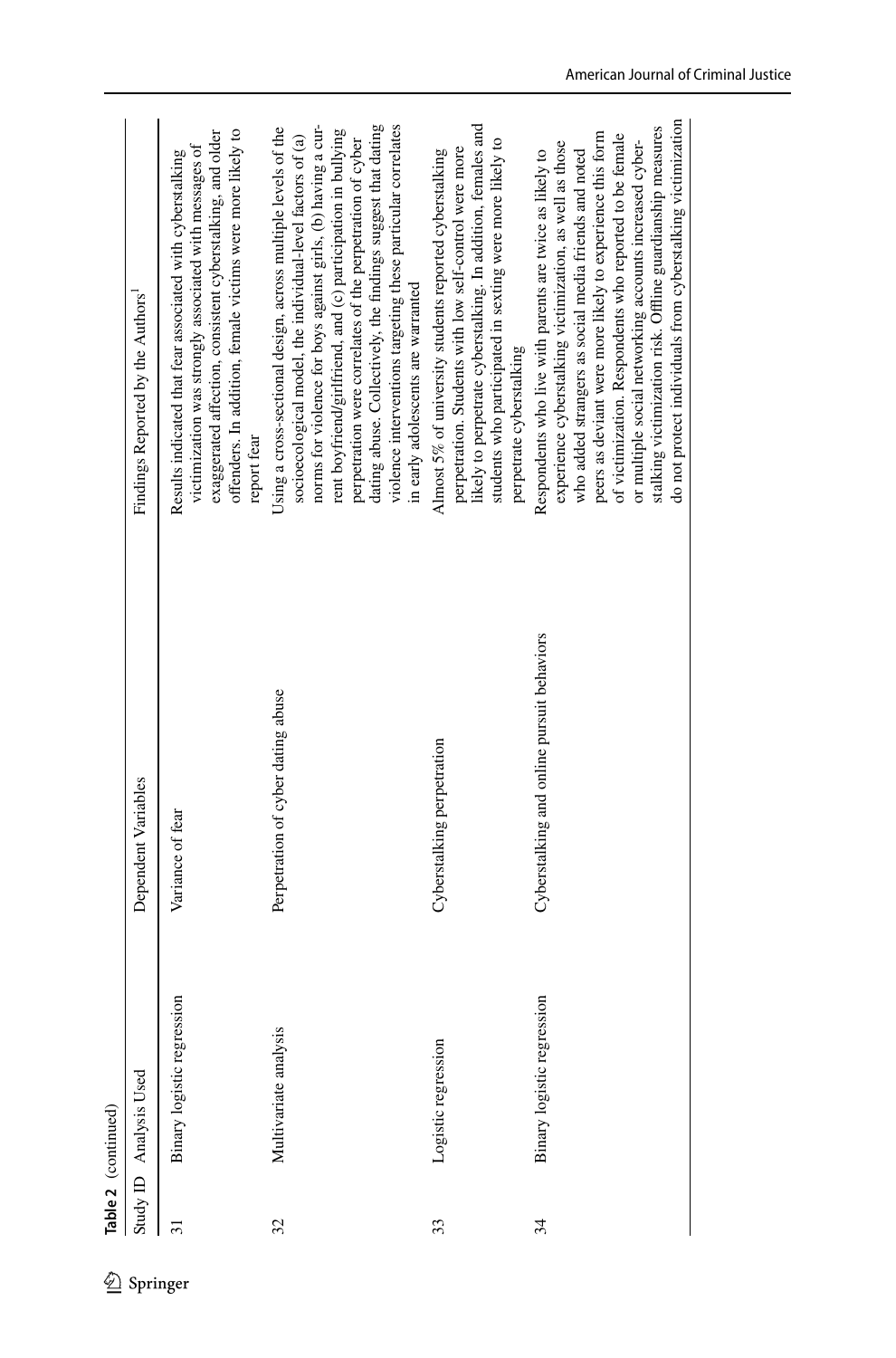|    | Table 2 (continued)            |                                                  |                                                                                                                                                                                                                                                                                                                                                                                                                                                                                 |
|----|--------------------------------|--------------------------------------------------|---------------------------------------------------------------------------------------------------------------------------------------------------------------------------------------------------------------------------------------------------------------------------------------------------------------------------------------------------------------------------------------------------------------------------------------------------------------------------------|
|    | Study ID Analysis Used         | Dependent Variables                              | Findings Reported by the Authors'                                                                                                                                                                                                                                                                                                                                                                                                                                               |
| 35 | Path analysis                  | Cyberstalking                                    | cyberstalking. The effects of self-control were indirect<br>through these two measures, whereas having a control<br>effects for opportunity and having a control deficit on<br>Findings from a path model revealed significant direct<br>surplus was not related to victimization risk                                                                                                                                                                                          |
| 36 | Hierarchal regression analysis | Controlling relationship behavior via technology | other peer couples, but few recognize the behavior in their<br>own relationships. Very few recognized suffering in their<br>Both men and women perceive controlling behavior with<br>relationships as a result of this behavior                                                                                                                                                                                                                                                 |
| 37 | Linear regression              | Cyberstalking                                    | attachment, jealousy, and violence issues within relation-<br>emerged. For example, women admitted greater frequen-<br>of traditional stalking and cyberstalking, although prior<br>ships are significant predictors of cyberstalking-related<br>Results indicate that, given preliminary evidence, cyber-<br>stalking-related behaviors are related to past measures<br>behaviors. In addition, unexpected gender differences<br>cies of cyberstalking perpetration than males |
| 38 | Thematic analysis              | Cyber dating violence                            | dating violence (CDV) as (1) enabling and (2) disenabling<br>highlight implications for educating adolescents about the<br>nature and impact of CDV and for promoting constructive<br>potential instigators and/or victims of CDV. The findings<br>Two superordinate themes identified the role of Informa-<br>tion and Communication Technology (ICT) in cyber<br>and healthy responses to abuse in relationships                                                              |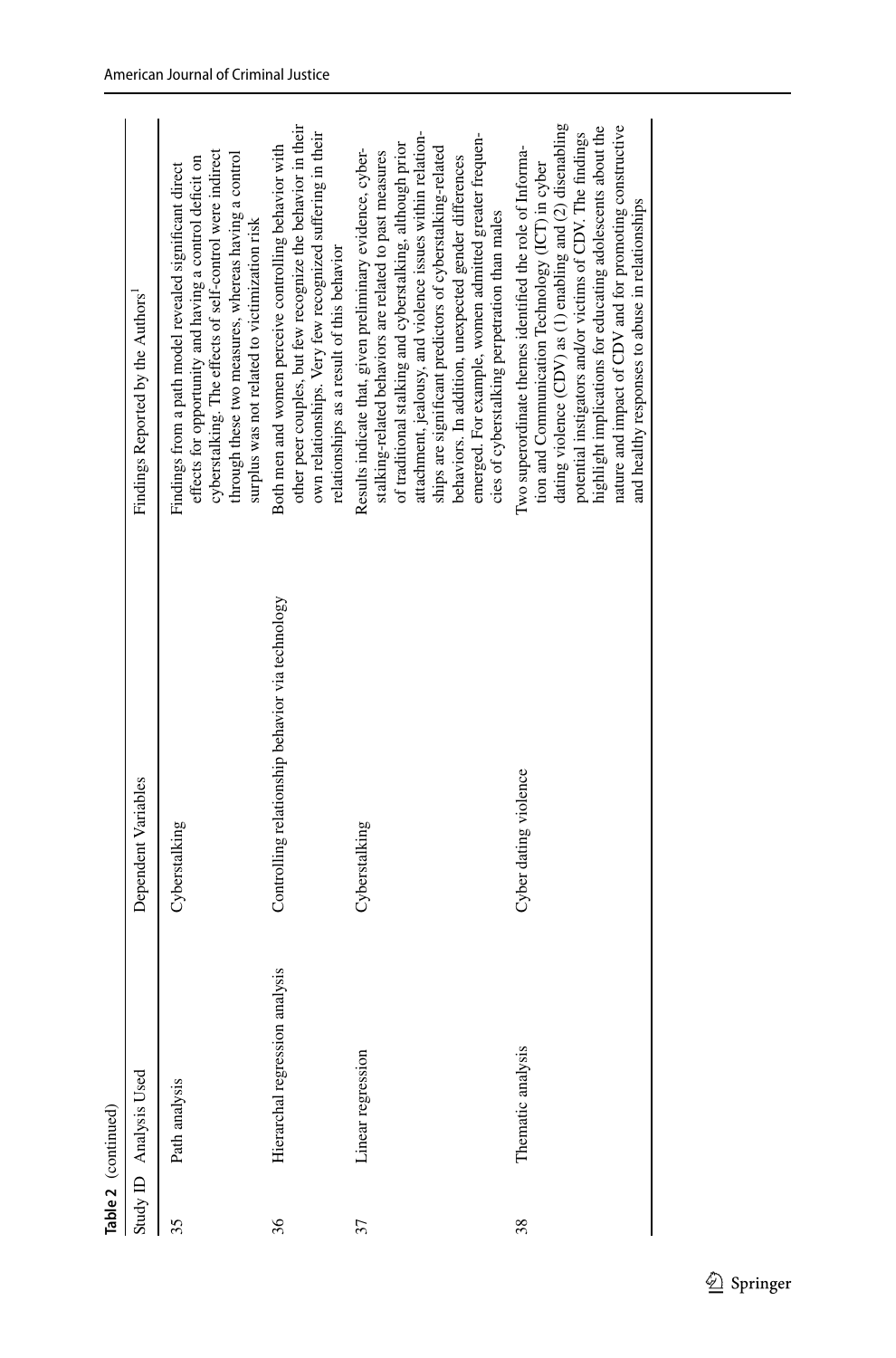|                 | Table 2 (continued)             |                                            |                                                                                                                                                                                                                                                                                                                                                                                                                                                                                                                             |
|-----------------|---------------------------------|--------------------------------------------|-----------------------------------------------------------------------------------------------------------------------------------------------------------------------------------------------------------------------------------------------------------------------------------------------------------------------------------------------------------------------------------------------------------------------------------------------------------------------------------------------------------------------------|
| $Study$ ID      | Analysis Used                   | Dependent Variables                        | Findings Reported by the Authors <sup>1</sup>                                                                                                                                                                                                                                                                                                                                                                                                                                                                               |
| 39              | Path model                      | Cyber abuse perpetration and victimization | cyber abuse perpetration and victimization were correlated<br>tion and victimization predicted cyber abuse victimization<br>Traditional and cyber abuse were positively associated, and<br>at each time point. Cyber abuse perpetration in the previ-<br>physical violence victimization and cyber abuse perpetra-<br>traditional abuse and demographic variables. In addition,<br>ous year (spring 2013) predicted cyber abuse perpetra-<br>tion one year later (spring 2014), while controlling for<br>the following year |
| $\overline{40}$ | Factor analysis and Chi-square  | Internet electronic surveillance           | viduals spend on their partners' profiles, the integration<br>social network sites is influenced by age, the time indi-<br>of social network sites into daily routines, and Internet<br>The findings reveal that interpersonal surveillance over<br>self-efficacy                                                                                                                                                                                                                                                           |
| $\frac{1}{4}$   | Confirmatory factor analysis    | Internet electronic surveillance           | such as low satisfaction, are associated with online surveil-<br>The results find that indicators of low-quality relationships,<br>sites is in turn related to larger amounts of time spent on<br>lance. Interpersonal surveillance over social networking<br>romantic partners' profile pages                                                                                                                                                                                                                              |
| 42              | Multiple serial mediation model | Cyber dating abuse perpetration            | offers a promising framework for identifying predictors of<br>The results show that the prevalence of cyber dating abuse<br>perpetration (CDAP) is high and that attachment theory<br>CDAP in emerging adults                                                                                                                                                                                                                                                                                                               |
| 43              | Multivariate analysis           | Cyberstalking offending and victimization  | females experiencing cyberstalking victimization are two<br>scale than respondents who indicated they had not been<br>words, females were over three times as likely to report<br>Victims and perpetrators scored lower on the self-control<br>times as likely than that of male respondents. In other<br>victimized or engaged in cyberstalking. The odds of<br>they engaged in cyberstalking than males                                                                                                                   |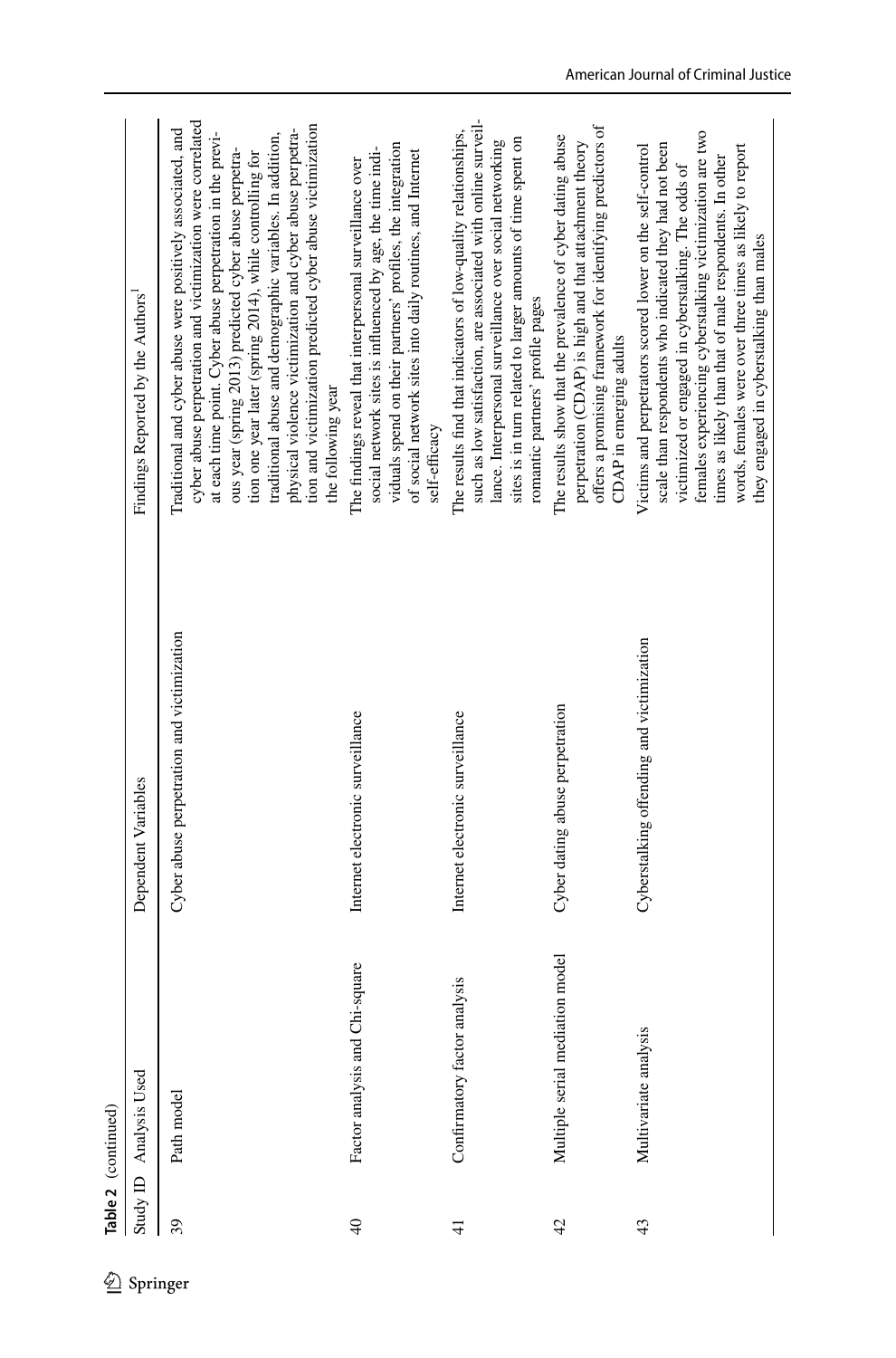|    | Table 2 (continued)            |                     |                                                                                                                                                                                                                                                                                                                                                                                                                                                                                                                                                                                                                               |
|----|--------------------------------|---------------------|-------------------------------------------------------------------------------------------------------------------------------------------------------------------------------------------------------------------------------------------------------------------------------------------------------------------------------------------------------------------------------------------------------------------------------------------------------------------------------------------------------------------------------------------------------------------------------------------------------------------------------|
|    | Study ID Analysis Used         | Dependent Variables | Findings Reported by the Authors'                                                                                                                                                                                                                                                                                                                                                                                                                                                                                                                                                                                             |
|    | Odds ratio                     | Cyber dating abuse  | were non-victims, and perpetrators of sexual cyber dating<br>to have also experienced sexual coercion $(55 \text{ vs. } 8\%)$ than<br>report perpetrating sexual cyber dating abuse. Victims of<br>abuse were 17 times more likely to have also perpetrated<br>by contrast, male youth were significantly more likely to<br>sexual cyber dating abuse were seven times more likely<br>sexual coercion (34 vs. 2%) than were non-perpetrators<br>non-sexual cyber dating abuse perpetration than males;<br>One out of ten youth said that they had perpetrated cyber<br>dating abuse, with females reporting greater levels of |
|    | Logistic regression            | Cyber dating abuse  | dating abuse perpetration, as was poor physical health, and<br>Having had sexual intercourse or using alcohol or drugs<br>before having sex was significantly linked with cyber<br>substance use                                                                                                                                                                                                                                                                                                                                                                                                                              |
| 46 | alysis<br>Linear regression an | Cyber dating abuse  | the amount of social networking site use were significantly<br>ship, engagement in sexting with the romantic partner, and<br>online risk behavior, the length of the romantic relation-<br>linked to victimization of digital controlling behavior<br>Linear regression analysis suggests that engagement in                                                                                                                                                                                                                                                                                                                  |
|    | Linear aggression analysis     | Cyber dating abuse  | Linear regression analysis indicates that being female, being<br>ment of gender stereotypes, and having observed intrusive<br>older, the perceived social norms of peers, the endorse-<br>controlling behaviors by the father are significantly and<br>positively related to adolescents' perpetration of digital<br>monitoring behaviors                                                                                                                                                                                                                                                                                     |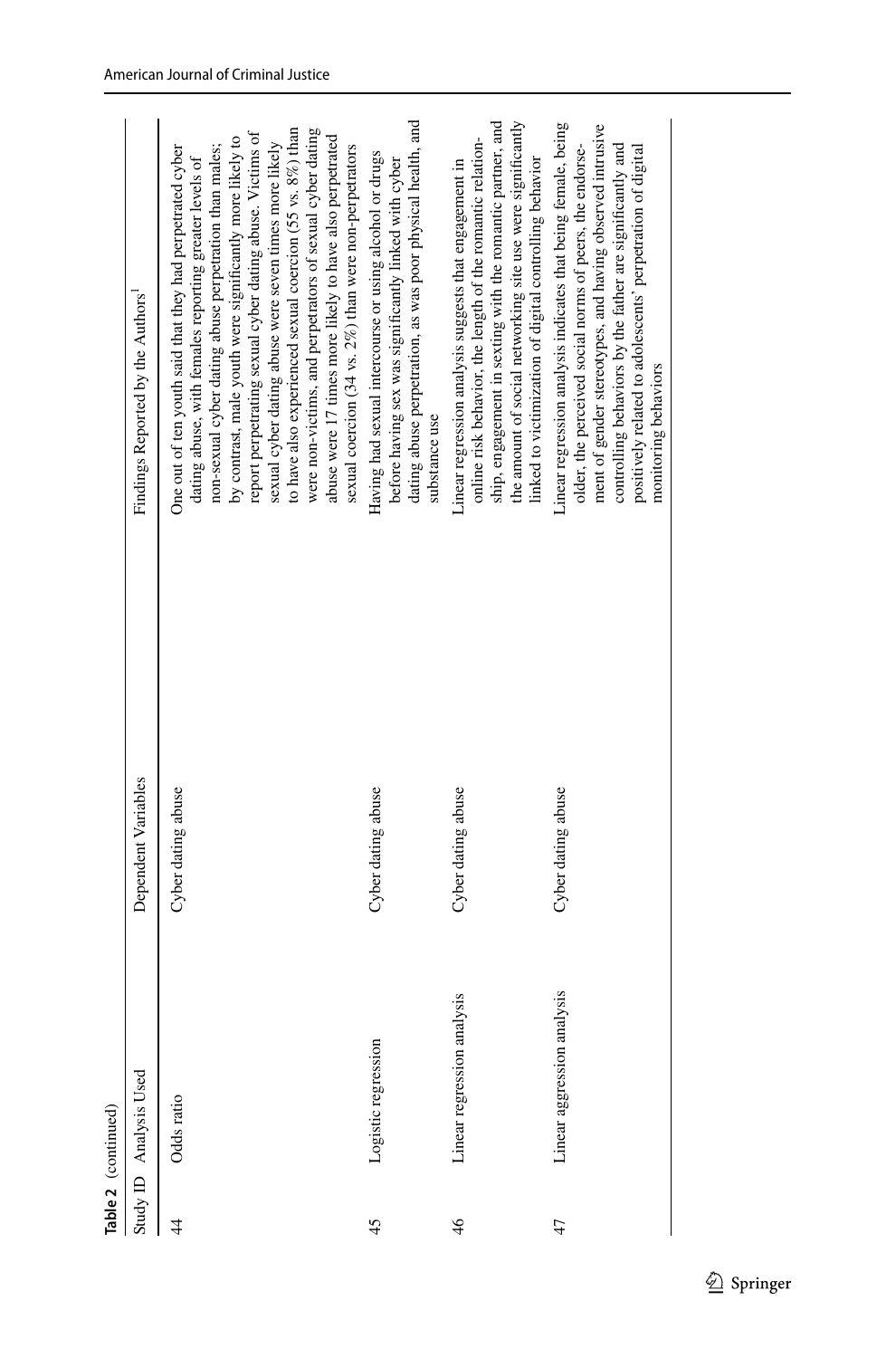|  | Findings Reported by the Authors <sup>1</sup><br>Dependent Variables | correlated with being female, committing a greater variety<br>elated to depressive symptoms and delinquency than did<br>oms, and having higher levels of anger/hostility. Further,<br>Experiences of cyber dating abuse were most significantly<br>one's lifetime, having higher levels of depressive symp-<br>of delinquent behaviors, having had sexual activity in<br>cyber dating abuse appeared somewhat more strongly.<br>other forms of teen dating violence and abuse<br>Cyber dating abuse |
|--|----------------------------------------------------------------------|-----------------------------------------------------------------------------------------------------------------------------------------------------------------------------------------------------------------------------------------------------------------------------------------------------------------------------------------------------------------------------------------------------------------------------------------------------------------------------------------------------|
|--|----------------------------------------------------------------------|-----------------------------------------------------------------------------------------------------------------------------------------------------------------------------------------------------------------------------------------------------------------------------------------------------------------------------------------------------------------------------------------------------------------------------------------------------------------------------------------------------|

Findings presented in the table were derived from the results and discussion section of each of the studies 1Findings presented in the table were derived from the results and discussion section of each of the studies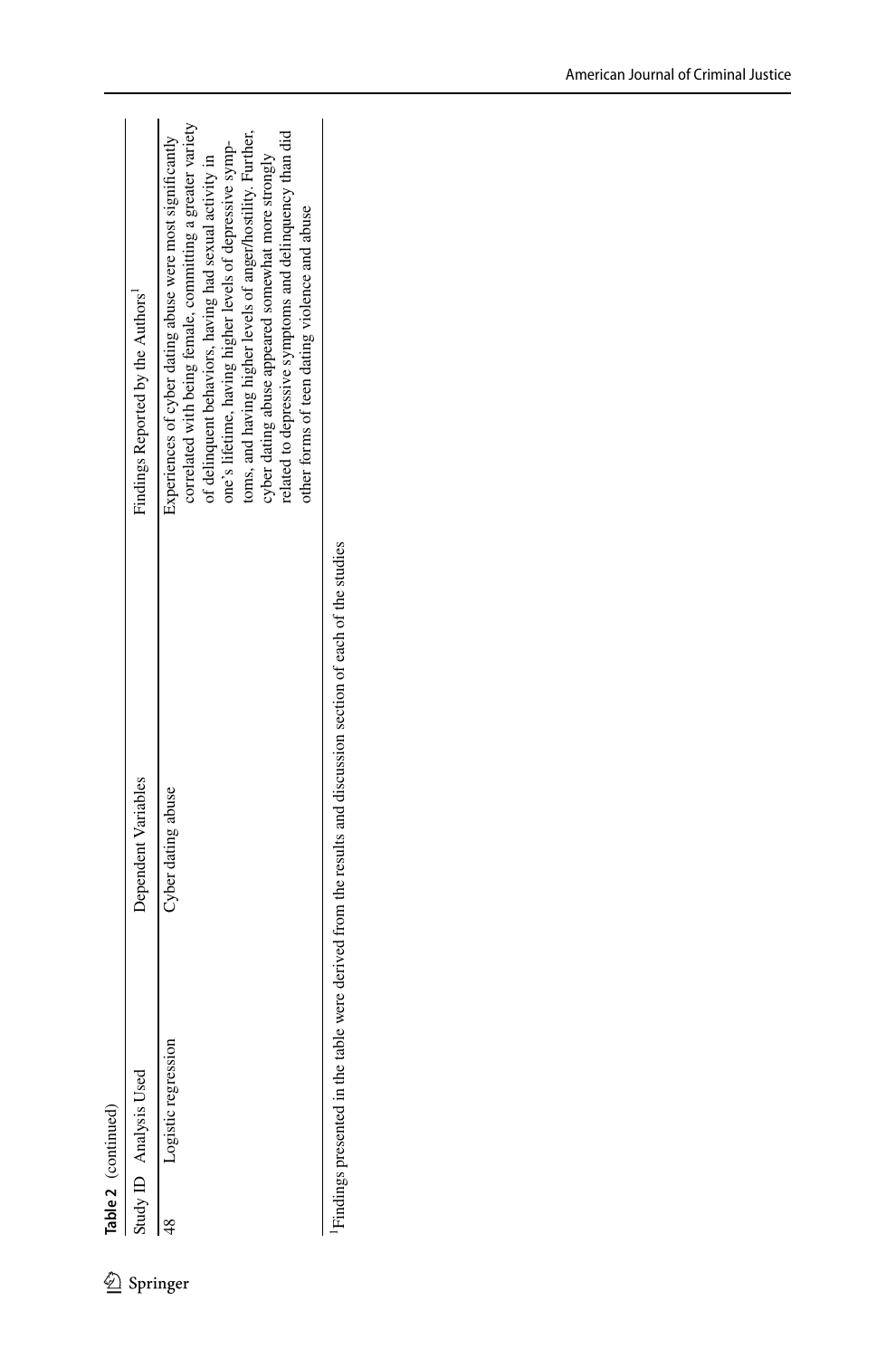there was a fairly even distribution of studies that noted female or male as the predominant sex. All the studies used either a paper or online survey to gather data for the analysis.

Several predictive factors of cyberstalking in this younger subset of the population were revealed. Female respondents were found to be more likely to be victimized by cyberstalking in several of the highlighted studies (DeKeseredy et al., [2019;](#page-25-11) Kircaburun et al., [2020;](#page-26-18) Reyns et al., [2016](#page-27-18); Van Baak & Hayes, [2018\)](#page-27-17), as well as those who use multiple social media accounts and performed risky behavior on these sites (Kircaburun et al., [2020](#page-26-18); Marcum et al., [2017;](#page-26-21) Reyns et al., [2016\)](#page-27-18). Research also indicated in multiple studies negative external factors in platonic and romantic relationships increased the likelihood of cyberstalking victimization. For instance, DeKeserdy et al. [\(2019](#page-25-11)) found women who were attached to abusive peers and consistently received pro-abuse support were more likely to be victimized via cyberstalking. March, Litten, Sullivan and Ward ([2020\)](#page-26-20) found romantic partner behaviors exhibiting narcissism and sadism were signifcant predictors of cyberstalking victimization for females. Ahlgrim and Terrance [\(2021](#page-25-5)) also found gender afects perception of ofender and victim legitimacy, indicating male perpetrators of cyberstalking were viewed as more dangerous compared to females, but male victims were viewed as less legitimate.

The presence of fear and corresponding reaction was noted in several studies. Fissel ([2021](#page-26-6)) found victims perceived fearful occurrences of cyberstalking were motivated by the three R's: retaliation, revenge and rejection. In addition, continued victimization via cyberstalking increased level of fear (Henson et al., 2014; Fissel, [2021;](#page-26-6) Pereira & Matos, [2016](#page-27-6)). Nobles et al. ([2014](#page-27-10)) also investigated how victims of stalking and cyberstalking reacted to victimization. Both stalking and cyberstalking victims reported self-protective behaviors such as change of daily routine and obtaining a weapon for security, while victims of cyberstalking were more likely to take time off work and school and avoid social situations.

Research within the past decade found multiple factors were associated with cyberstalking perpetration. A series of studies performed with high school and university students revealed low self-control and peer association had a signif-cant effect on cyberstalking offending behaviors (Fissel et al., [2021a;](#page-26-7) Marcum et al., [2017;](#page-26-21) Marcum et al., [2018](#page-26-22); Marcum et al., [2014\)](#page-26-9), as well as low levels of parental supervision (Novo et al., [2014\)](#page-27-5). There were also signifcant associations between social media use and cyberstalking ofending behaviors (Marcum et al., [2017](#page-26-21)). Youth who spent more time online, performing behaviors such socializing with people they do not know and looking at erotic materials, were more likely to perpetrate cyberstalking (Novo et al., [2014\)](#page-27-5). Navarro et al. [\(2016](#page-26-11)) further delved into the efect of Internet addiction on high school students and found a signifcant relationship between high levels of Internet addiction and cyberstalking. Complementing the fndings of these studies, Reyns et al. ([2018\)](#page-27-12) further determined control deficits and opportunity had significant direct effects on cyberstalking.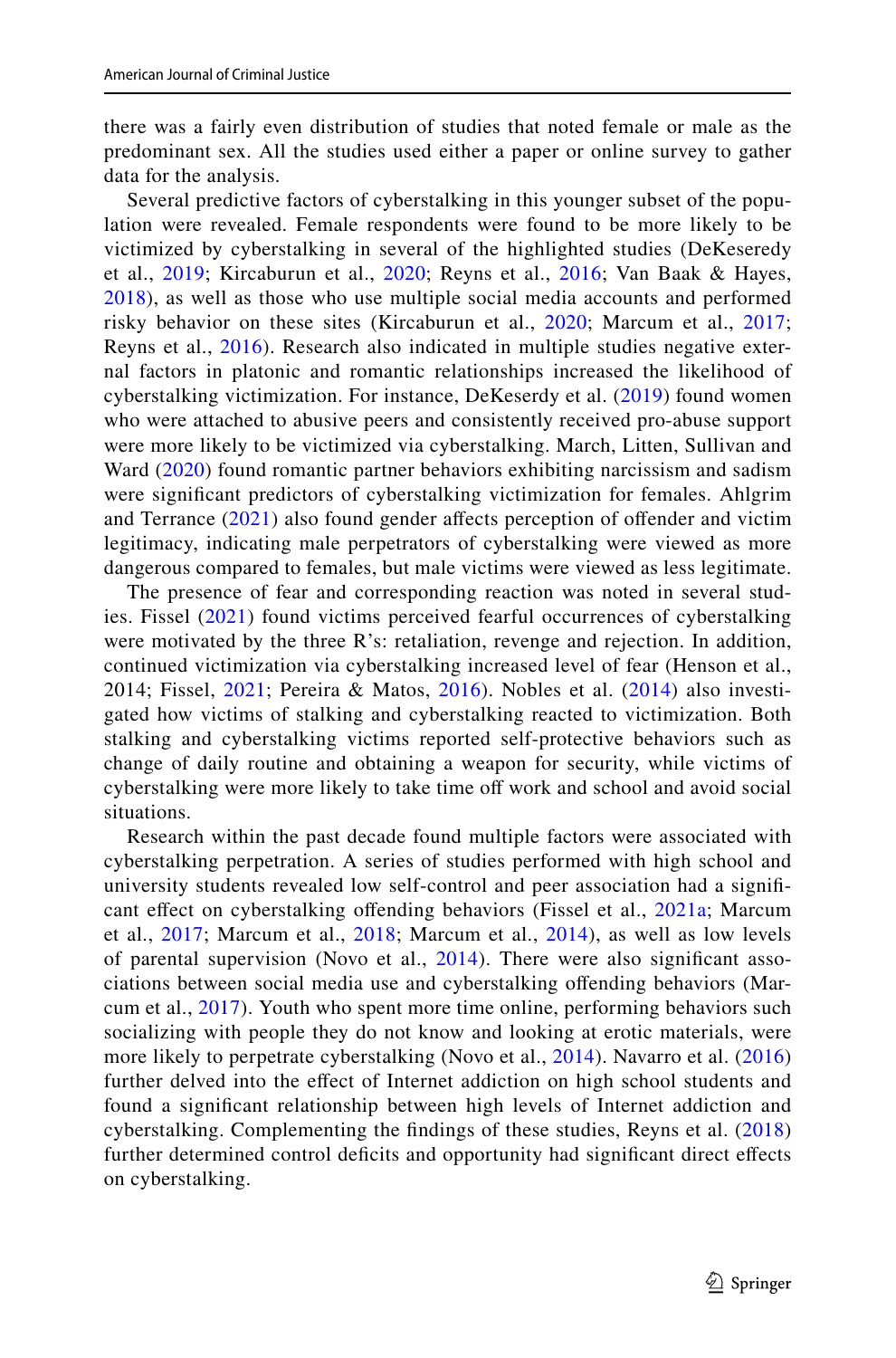#### **Correlates of Behaviors Labeled "Cyber Dating Abuse"**

Empirical studies included in this systematic review using the term "cyber dating abuse" as a categorization of the behavior utilized samples the mean age ranging from 12.4 to 36.8 years of age. The predominant race/ethnic categorization of respondents were either Hispanic or Caucasian in each of the studies, and all but one study noted female as the predominant sex. All used a survey to gather data for the analysis.

These studies found several common predictors of cyber dating abuse in samples of juveniles and young adults, many focusing on negative relationship behaviors and characteristics such as aggression and hostility (Borrajo et al., [2015](#page-25-1); Deans & Bhogal, [2019](#page-25-10); Lara, [2020](#page-26-8); Peskin et al., [2017\)](#page-27-7) and attachment avoidance (Lancaster et al., [2020](#page-26-19); Temple et al., [2016](#page-27-9); Toplu-Demirtas et al., [2020\)](#page-27-16). One common theme was romantic jealousy by the perpetrator as a signifcant predictor of cyber dating abuse (Borrajo et al., [2015](#page-25-1); Brem et al., [2019a](#page-25-7), [b;](#page-25-8) Deans & Bhogal, [2019\)](#page-25-10). Van Ouytsel et al. [\(2020](#page-28-3)) also found the length of a romantic relationship and sexting with a romantic partner can increase likelihood of cyber dating abuse, indicating these can also be used as methods to control a signifcant other. Further, alcohol use and/or a noted pattern of problem drinking by the perpetrator increased the likelihood of cyber dating abuse (Brem et al., [2019a](#page-25-7), [2019b](#page-25-8); Duerksen & Woodin, [2019;](#page-26-15) Van Ouyste et al., 2018). According to Curry and Zavala [\(2020](#page-25-9)), measures of strain and social learning (as can result in the behaviors noted above) are signifcant predictors of cyber dating abuse victimization in young people.

Another notable fnding in multiple studies examining cyber dating abuse was that females are more likely to be victims of this form of cyber-criminality (Van Ouystel et al., [2017;](#page-28-1) Zweig et al., [2013](#page-28-0); Zweig et al., [2014](#page-28-4)). This is supported by similar fndings in studies using the term "cyberstalking" to explain the behavior (DeKeserdy et al., [2019](#page-25-11); Kircaburun et al. [2020;](#page-26-18) Van Baak & Hayes, [2018](#page-27-17)). Victims of cyber abuse often experience negative health outcomes, including stomach aches and headaches (Fissel et al., [2021b\)](#page-26-12), as well as personal and professional conse-quences (Fissel & Reyns, [2020\)](#page-26-13). These replicated findings indicate the need for better education and resources for young women in regard to forming and maintaining healthy relationships, as well as warning signals for negative relationship behaviors.

#### **Correlates of Behaviors Labeled "Interpersonal Electronic Surveillance"**

Empirical studies included in this systematic review using the term "interpersonal electronic surveillance" as a categorization of the behavior utilized samples with a mean age ranging from 20.65 to 29.48 years of age. The predominant race/ethnic categorization was Caucasian in each of the studies, and all noted female as the predominant sex. All used a survey to gather data for the analysis, with an additional study using supplemental focus groups.

Not surprisingly, the level of access to technology enabled an increase in the aforementioned ofending behaviors. The use of social media was a signifcant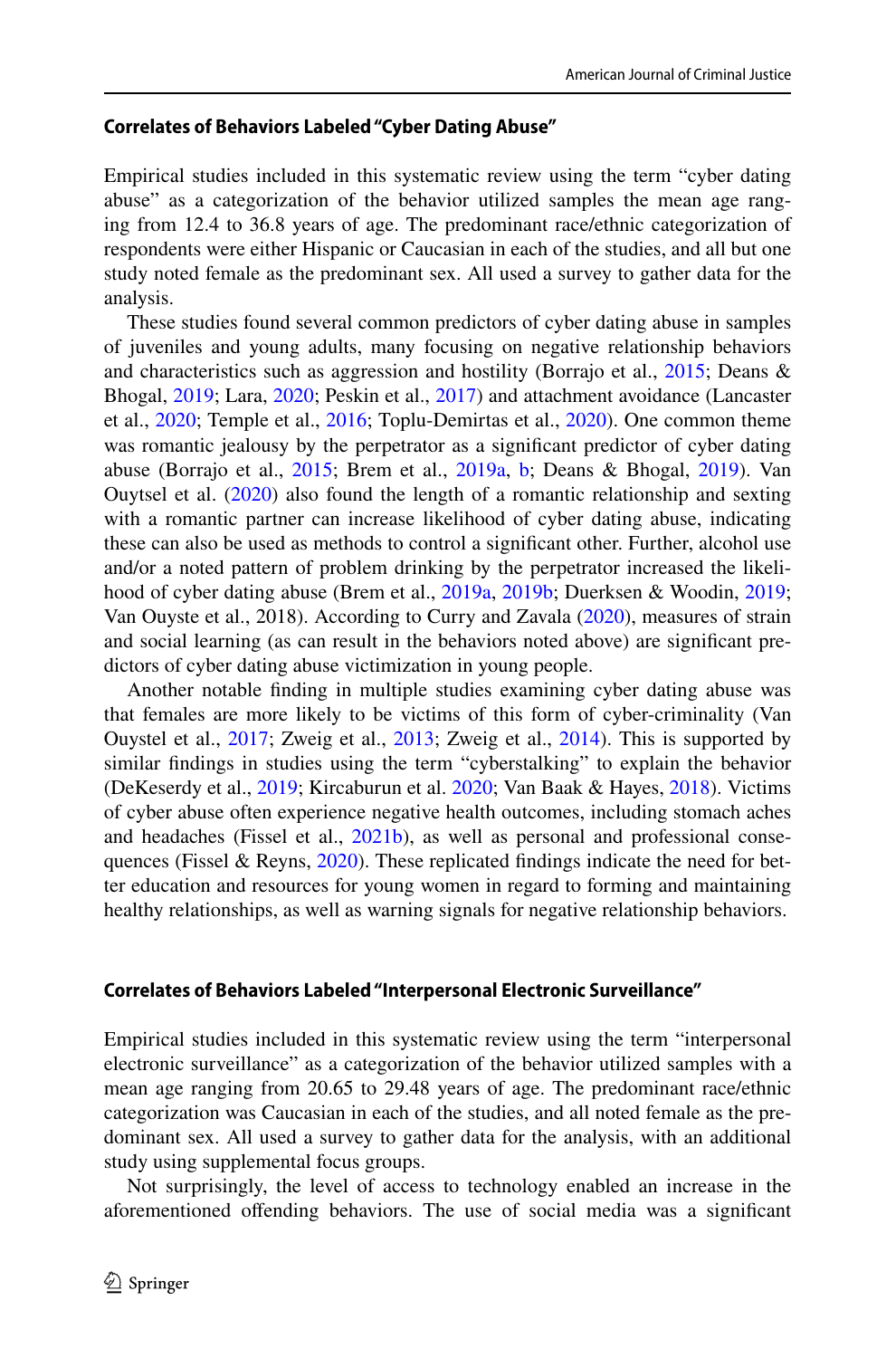predictor of interpersonal electronic surveillance (Tokunga, [2011;](#page-27-14) 2016), indicating the expansive ability these sites allow for unknowing monitoring of victims. Time spent online was also shown as a signifcant predictor in these studies. Further, negative relationship characteristics such as jealousy and previous cheating were indicators of perpetration of interpersonal electronic surveillance (Hernandez-Santaolalla & Hermido, [2020](#page-26-17); Hertlein & van Dyck, [2020](#page-26-14)).

## **Discussion**

The current review provided evidence that cyberstalking, cyber dating abuse, and interpersonal electronic surveillance have several correlates. One consistent theme throughout all of these literatures was that females were the most likely victims of all three behaviors (DeKeseredy et al., [2019;](#page-25-11) Kircaburun et al., [2020;](#page-26-18) Van Baak & Hayes,  $2018$ ). Women and young girls were consistently shown to report higher rates of victimization via cyberstalking, and also to be held less blameless for their victimization compared to males (Ahlgrim  $\&$  Terrance, [2021\)](#page-25-5). In addition, samples analyzed in this systematic review indicated individuals who spent more time on social media were more likely to be victims of cyberstalking (Ngo, Piquero, LaPrade, & Duong, 2020). This victimization risk included social media behaviors such as adding strangers as "friends" on platforms like Facebook and Instagram (Reyns et al., [2016](#page-27-18)) and spending extended amounts of time on these platforms (Ngo et al., 2020). As social media has become such an invasive part of life for many Internet users, this indicates a need for better education for all Internet users regarding safer social media use: for instance, refraining from providing personal information to strangers online, and engaging in precautionary behavior when friending others on social media.

Several pieces of literature linked risky behavior with cyberstalking. Theoretically, cyberstalking literature showed that those with low self-control (Marcum et al., [2014](#page-26-9), [2017,](#page-26-21) [2018\)](#page-26-22) and those who sufered with alcohol and drug addictions (Navarro et al., [2016](#page-26-11)) were more likely to be victims of cyberstalking. Individuals who associated with deviant peers (i.e., social learning theory), especially those whose peers were abusive, were more likely to be victimized via cyberstalking (DeKeseredy et al., [2019](#page-25-11)). Victims of cyberstalking spent more time around abusive peers to have the abusive behavior reinforced. In other words, if this behavior is supported by important people within one's peer circle, it is more likely it will be imitated by the individual.

Perpetrators of cyberstalking behaviors in the featured studies often indicated levels of low self-control and moral disengagement (Fissel et al., [2021a](#page-26-7), [b](#page-26-12)), demonstrating that those engaging in cyberstalking behaviors did not consider the longterm efects of these actions on themselves or the victims. These cyber-ofenders often participated in risky online behavior, such as viewing of erotic pages or making "friends" with strangers online (Novo et al., [2014\)](#page-27-5), potentially as a result of low parental supervision. Another interesting fnding was that perpetrators of cyberstalking were more likely to have been victimized themselves in this form, as well as via cyberbullying. Their potentially traumatic experiences could have infuenced their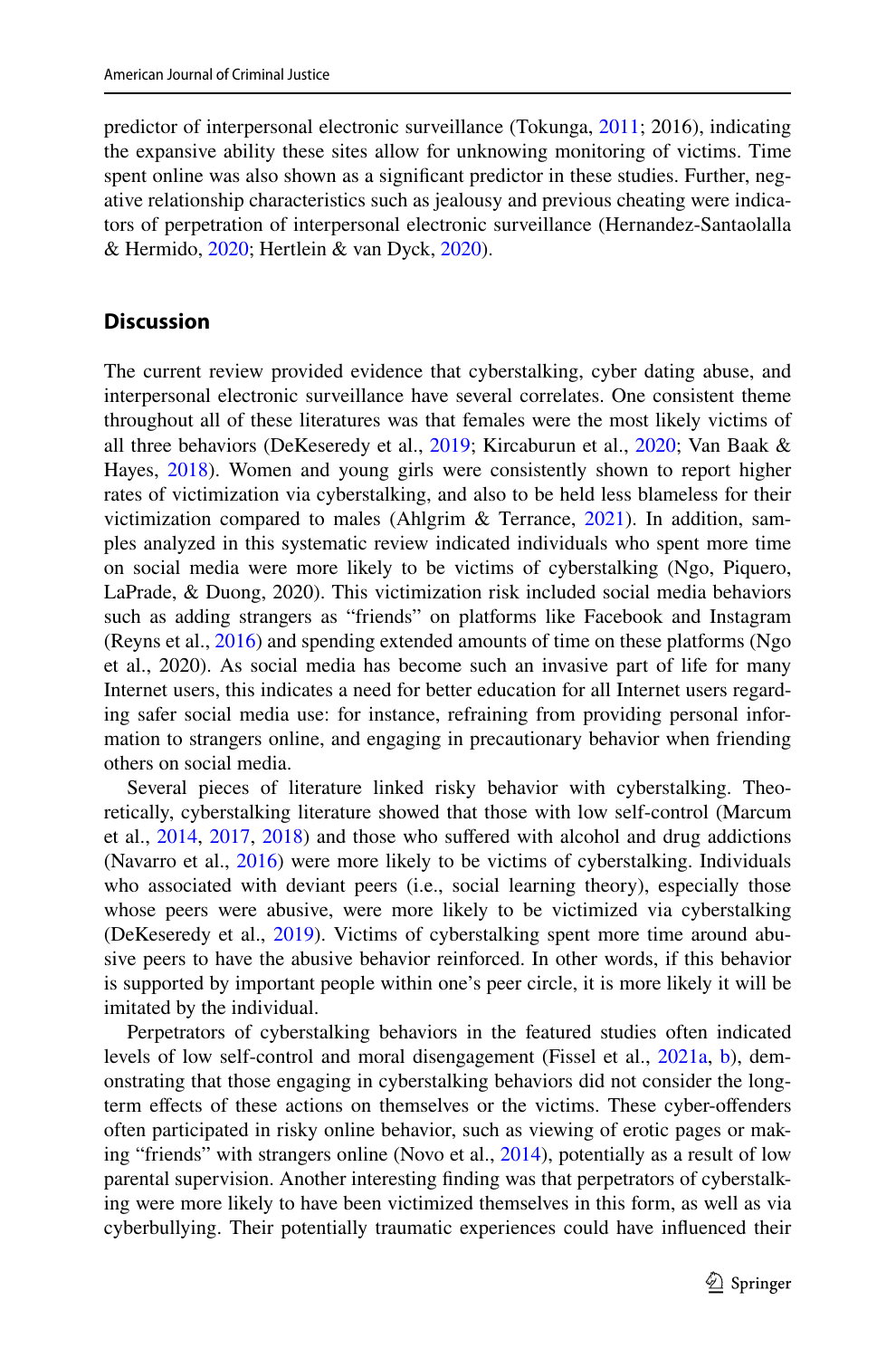future desire to enact vengeance on another person in the same manner, possibly indicating they did not receive proper help after their victimization to cope with the experience.

Several factors were related to victimization of cyberdating abuse. The literature showed that romantic jealousy (Borrajo et al., [2015;](#page-25-1) Brem et al., [2019a](#page-25-7), [2019b;](#page-25-8) Deans & Bhogal, [2019\)](#page-25-10), aggression-hostility (Borrajo et al., [2015;](#page-25-1) Deans & Bhogal, [2019](#page-25-10); Peskin et al., [2017\)](#page-27-7), attachment avoidance (Lancaster et al., [2020](#page-26-19); Temple et al., [2016](#page-27-9); Toplu-Demirtas et al., [2020\)](#page-27-16), and length of romantic relationship were related to cyber dating abuse. These fndings asserted that negative relationship characteristics increase the likelihood of this form of abusive behavior, indicating the need for better education for young adults and adolescents on healthy relationship practices. With these negative relationship behaviors becoming more integrated into online practices, it is possible younger Internet users believe them to be acceptable and therefore not a reason for ending the relationship (Sanchez-Hernandez et al., 2020).

Other risky behaviors were shown to be related to behaviors identifed as cyber dating abuse, and also found in behaviors identifed as cyberstalking. Alcohol use and abuse were related to cyber dating abuse (Brem et al., [2019a,](#page-25-7) [2019b](#page-25-8); Duerksen & Woodin, [2019](#page-26-15); Van Ouyste et al., 2018). Sexting, another risky behavior often found in romantic relationships or relationships of romantic interest, was also related to cyber dating abuse (Van Ouytsel et al., [2020\)](#page-28-3). Theoretically, the literature showed that Agnew's (1992) version of General Strain Theory (GST) and Akers's (1998) version of social learning (Curry & Zavala, [2020\)](#page-25-9) were signifcantly related to cyber dating abuse victimization and perpetration. In other words, individuals who cope with strain in deviant ways and relationships with deviant peers can increase the likelihood of cyberstalking involvement as victim or ofender.

Lastly, the interpersonal electronic surveillance (IES) literature showed four factors were related to the victimization of this behavior. Two of these factors are related to increased time, and they are as follows: time on social media and time spent online (Tokunga, [2011](#page-27-14), 2016). Jealousy and previous cheating were also related to IES (Hernandez-Santaolalla & Hermido, [2020;](#page-26-17) Hertlein & van Dyck, [2020\)](#page-26-14). These signifcant factors are similar to the fndings for cyberstalking and cyber dating abuse, providing yet more evidence of the link between the labeled behaviors.

#### **Limitations of the Literature**

The literature on cyber dating abuse and cyberstalking are reliant on self-report data coming from questionnaires (e.g. paper-and-pencil or Internet) or interviews (e.g. focus groups). These methods have their advantages and disadvantages. Questionnaires are able to provide the respondent with anonymity and confdentiality, while focus groups are, generally only able to provide confdentiality. Both methods are designed to provide the respondent with the opportunity to provide sensitive information without being embarrassed about the situation.

Unfortunately, these methods also have a number of disadvantages which it is necessary to understand. The respondent may not provide a complete disclosure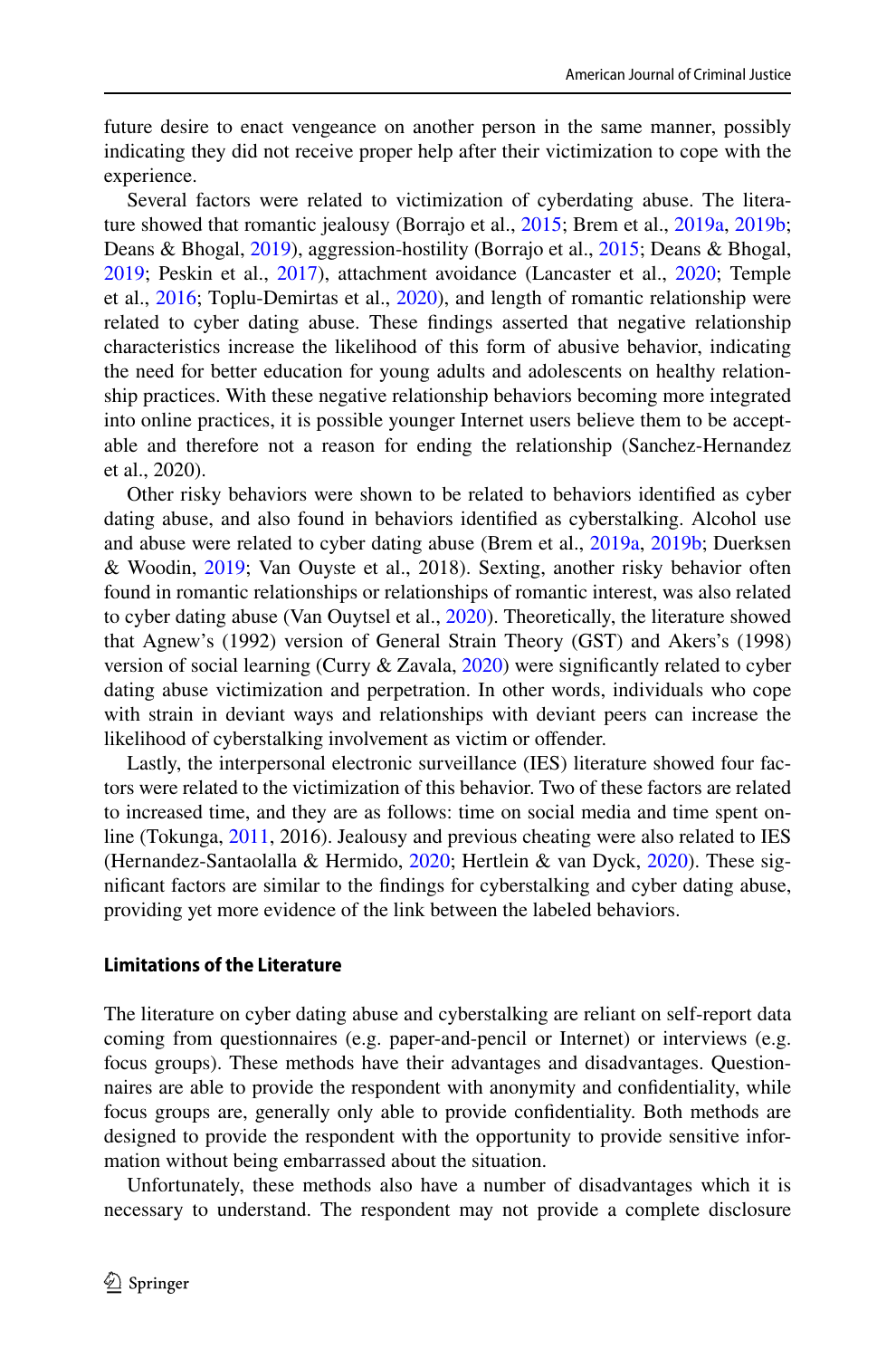of the events. This may arise because of discomfort or a repression of the events. The reviewed studies rely on these methods. Because of this reliance, we believe it is prudent to remember the occurrences mentioned are likely to yield conservative estimates of cyber dating abuse and cyberstalking.

One additional limitation of these studies is the predominant sex that participated in these studies. The majority of the studies relied on female samples. This is reasonable given the evidence points to females being victims of these behaviors more than males. Yet, males can and do experience the victimization of cyber dating abuse and cyberstalking. The reviewed studies are likely to provide a conservative estimate of the male experience with these behaviors (Marcum et al., [2017](#page-26-21), [2018](#page-26-22)).

Further, it is important to note the lack of longitudinal studies in this systematic review, indicating a need for future research in this manner. There are several common variables emerging from these studies as predictors of cyberstalking ofending and victimization behaviors. In order to better understand the relationship of these variables to the perpetrators and victims, as well as the potential long-term efects on well-being and other deviant behaviors, longitudinal studies would provide better clarifcation (also discussed in the next section).

#### **Future Research**

The compilation of research examined in this study focuses mainly on juvenile, young adult, and college-aged samples. While these age groups have demonstrated themselves to be at risk for victimization via cyberstalking, cyber dating abuse, and IES, individuals of all ages are using the Internet and are in relationships. Online relationship building, maintenance, and cessation is not only characteristic for those under age 30; therefore, it is expected adults over 30 are just as likely to be experiencing some of these behaviors. We encourage research that investigates predictors of behaviors categorized as cyberstalking, cyber dating abuse and/or interpersonal electronic surveillance for individuals in the working adult range (30–60 years old), as well as retirement age  $(60 + \text{years old})$ .

The present literature does not provide much information about these issues for those who are married. Married individuals provide a dyad that typically functions in a manner diferent than that of a dating couple. We believe it is possible that controlling behaviors between married individuals via the Internet is just as relevant for those who are not married but in a relationship. In other words, we believe that research on marital abuse via cyberstalking and interpersonal electronic surveillance is vital to our future understanding.

Longitudinal research is necessary for further understanding of cyber victimization, because to date our understanding has only come from cross-sectional data that provides a "snapshot" of the victimization. Longitudinal research will help researchers understand the pervasiveness or severity of the perpetration and victimization. Furthermore, longitudinal data may provide some indication of the potential reciprocal nature of the perpetration and victimization. In other words, it may help provide a deeper understanding of the toxicity of the relationships under study. To date, the literature does not contain this type of information.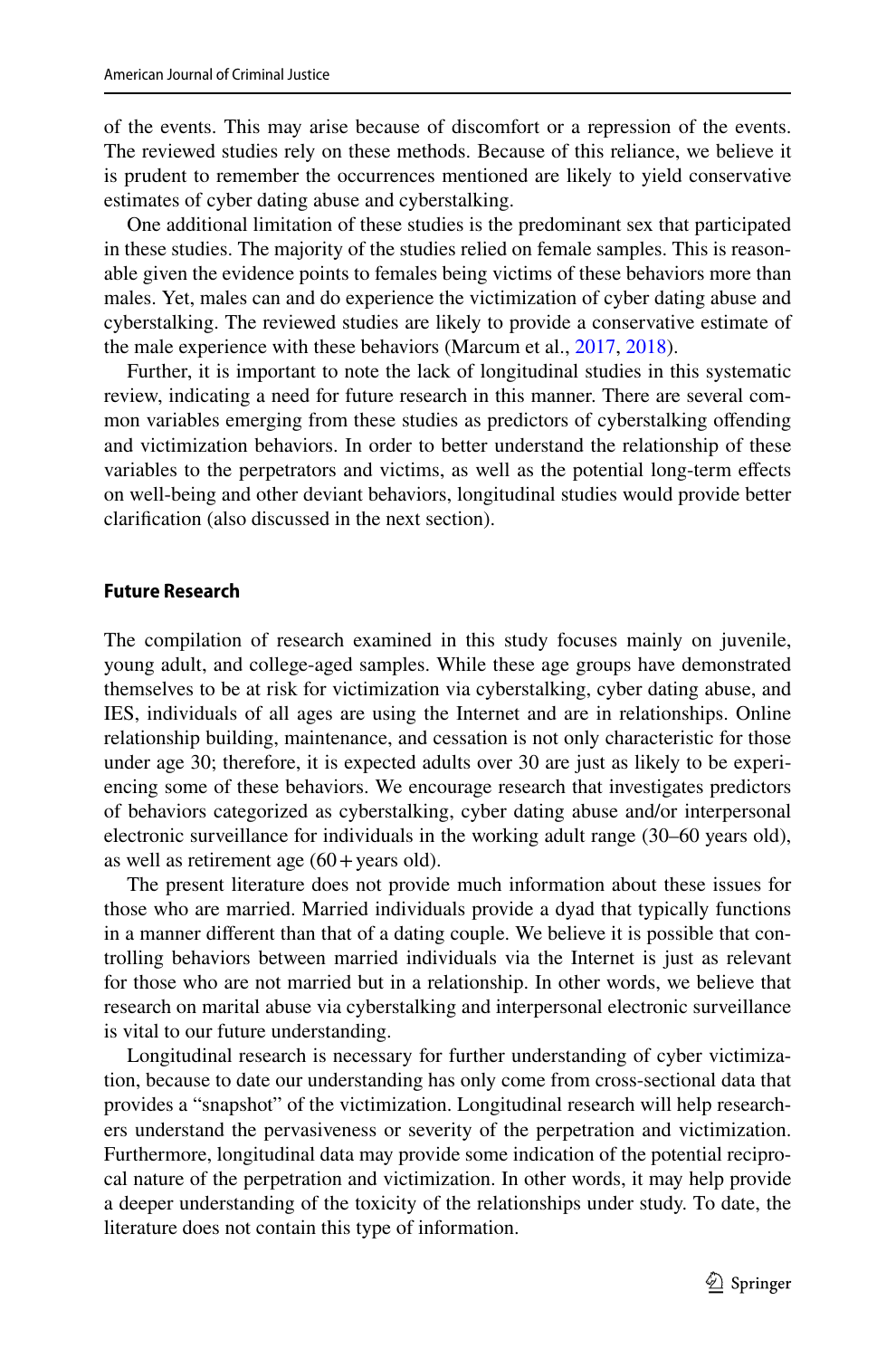## **Conclusion**

In sum, the current review shows that being or identifying as female is the most pervasive correlate of victimization via cyberstalking, cyber dating abuse, and interpersonal electronic surveillance. Studies have also shown that victimization by cyberstalking, cyber dating abuse, and interpersonal abuse are related to abusive peers, aggression-hostility, jealousy, alcohol use, social media use, time spent online, low self-control, strain, and social learning. The review shows that additional research that considers diferent age groups, other methods of collecting data, the experiences of married couples, and samples with a better balance of males, as well as longitudinal research will be important in furthering our understanding of these behaviors. For now, the literature shows us that being a victim of cyberstalking, cyber dating abuse, and interpersonal electronic surveillance involves more complex situations than just being or identifying as female.

## **References**

- <span id="page-25-5"></span>Ahlgrim, B. & Terrance, C. (2021). Perceptions of cyberstalking: Impact of perpetrator gender and cyberstalker/victim relationships. *Journal of Interpersonal Violence, 36(7–8)*.
- <span id="page-25-3"></span>Bennet, D., Guran, E., Ramos, M., & Margolin, G. (2011). College students' electronic victimization in friendships and dating relationships: Anticipated distress and associations with risky behaviors. *Violence and Victims, 4*, 410–429.
- <span id="page-25-0"></span>Bocij, P., & McFarlane, L. (2003). Cyberstalking: The technology of hate. *The Police Journal, 76*, 204–221.
- <span id="page-25-1"></span>Borrajo, E., Gamez-Guadix, M., & Calvete, E. (2015). Cyber dating abuse: Prevalence, context, and relationship with ofine dating aggression. *Psychological Reports, 116*(2), 565–585. [https://doi.org/10.](https://doi.org/10.2466/21.16.PR0.116k22w4) [2466/21.16.PR0.116k22w4](https://doi.org/10.2466/21.16.PR0.116k22w4)
- <span id="page-25-7"></span>Brem, M. J., Stuart, G. L., Cornelius, T. L., & Shorey, R. C. (2019a). A longitudinal examination of alcohol problems and cyber, psychological, and physical dating abuse: The moderating role of emotion dysregulation. *Journal of Interpersonal Violence*, 1-21. <https://doi.org/10.1177/0886260519876029>
- <span id="page-25-8"></span>Brem, M. J., Romero, G., Garner, A. R., Grigorian, H., & Stuart, G. L. (2019b). Alcohol problems, jealousy, and cyber dating abuse perpetration among men and women: Toward a conceptual model. *Journal of Interpersonal Violence*, 1-24.<https://doi.org/10.1177/0886260519873333>
- <span id="page-25-2"></span>Burke, S., Wallen, M., Vail-Smith, K., & Knox, D. (2011). Using technology to control intimate partners: An exploratory study of college undergraduates. *Computers in Human Behavior, 27*, 1162–1167.
- <span id="page-25-4"></span>Cava, M. J., Martínez-Ferrer, B., Buelga, S., & Carrascosa, L. (2020). Sexist attitudes, romantic myths, and ofine dating violence as predictors of cyber dating violence perpetration in adolescents. *Computers in Human Behavior., 111*, 1–11.<https://doi.org/10.1016/j.chb.2020.106449>
- <span id="page-25-6"></span>Cavezza, C. & McEwan, T. (2014). Cyberstalking versus off-linestalking in a forensic sample. *Psychology, Crime & Law, 20*(10), 2–16.
- <span id="page-25-9"></span>Curry, T., & Zavala, E. (2020). A multi-theoretical perspective on cyber dating abuse victimization and perpetration within intimate relationships: A test of general strain, social learning, and self-control theories. *Victims and Ofenders, 15*(4), 1–21. <https://doi.org/10.1080/15564886.2020.1734996>
- <span id="page-25-10"></span>Deans, H., & Bhogal, M. S. (2019). Perpetrating cyber dating abuse: A brief report on the role of aggression, romantic jealousy and gender. *Current Psychology, 38*, 1077–1082. [https://doi.org/10.1007/](https://doi.org/10.1007/s12144-017-9715-4) [s12144-017-9715-4](https://doi.org/10.1007/s12144-017-9715-4)
- <span id="page-25-11"></span>DeKeseredy, W. S., Schwartz, M. D., Harris, B., Woodlock, D., Nolan, J., & Hall-Sanchez, A. (2019). Technology-facilitated stalking and unwanted sexual messages/images in a college campus community: The role of negative peer support. *SAGE Open*, 1-12. [https://doi.org/10.1177/2158244019](https://doi.org/10.1177/2158244019828231) [828231](https://doi.org/10.1177/2158244019828231)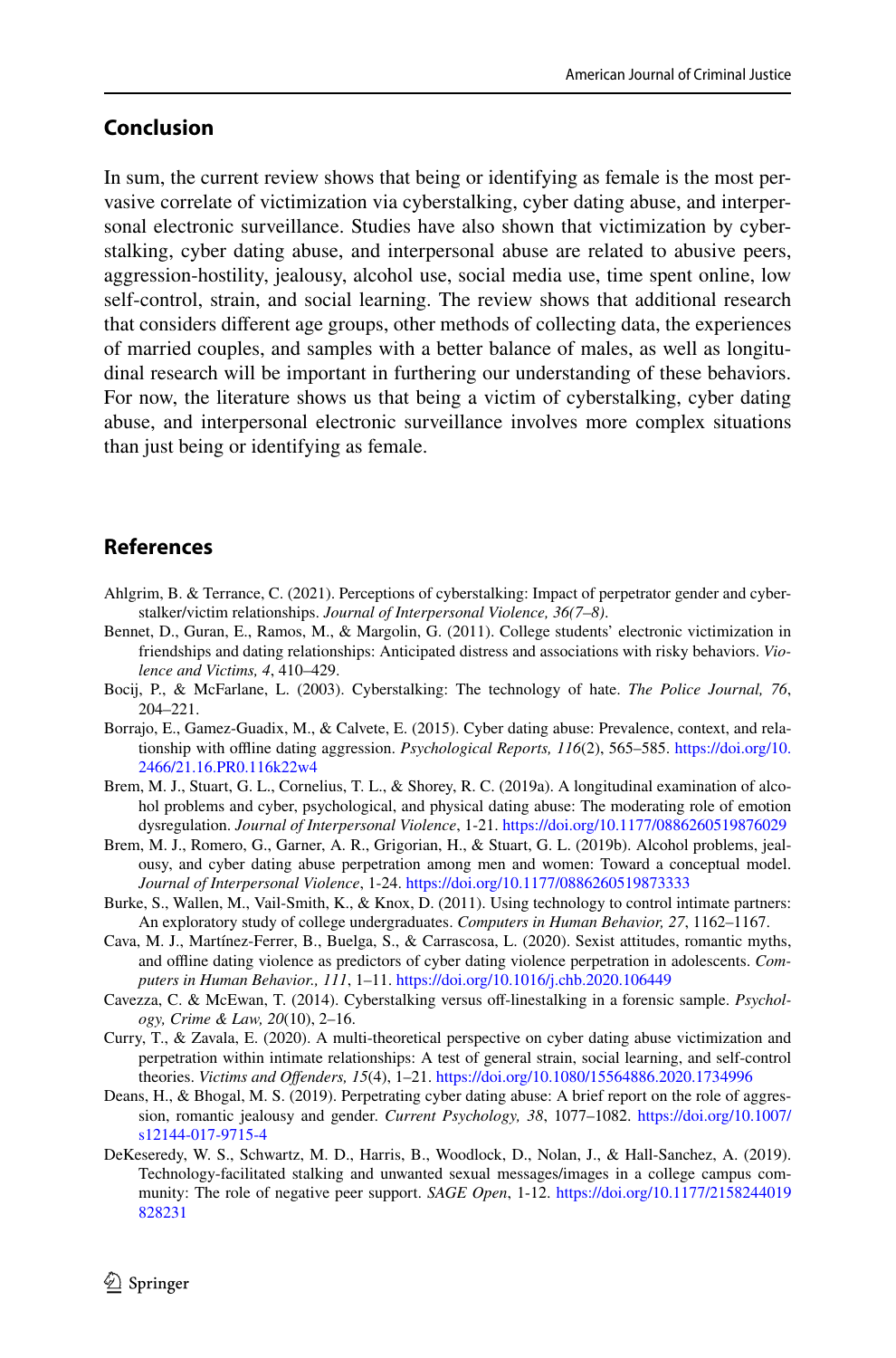- <span id="page-26-15"></span>Duerksen, K. N., & Woodin, E. M. (2019). Cyber dating abuse victimization: Links with psychosocial functioning. *Journal of Interpersonal Violence*, 1-29.<https://doi.org/10.1177/0886260519872982>
- <span id="page-26-0"></span>Elphinston, R. & Noller, P. (2011) Time to face it! Facebook intrusion and implication for romantic jealousy and relationship satisfaction. *Cyberpsychology, Behavior & Social Networking, 17,* 3–7.
- <span id="page-26-6"></span>Fissel, E. (2021). Victims' perceptions of cyberstalking: An examination of perceived ofender motivation. *American Journal of Criminal Justice*.<https://doi.org/10.1007/s12103-021-09607-x>
- <span id="page-26-7"></span>Fissel, E., Fisher, N., & Nedelec, J. (2021). Cyberstalking perpetration among young adults: An assessment of the efects of low self-control and moral disengagement. *Crime & Delinquency,* 1–27.
- <span id="page-26-12"></span>Fissel, E., Graham, A., Butler, L., & Fisher, B. (2021). A new frontier: The development and validation of the intimate partner cyber abuse instruments. *Social Science Computer Review,* 1–20.
- <span id="page-26-13"></span>Fissel, E. R., & Reyns, B. W. (2020). The aftermath of cyberstalking: School, work, social, and health costs of victimization. *American Journal of Criminal Justice, 45*(1), 70–87.
- <span id="page-26-1"></span>Fox, J., Osborn, J., & Warber, K. (2014). Relational dialectics and social networking sites: The role of Facebook in romantic relationship escalation, maintenance, confict and dissolution. *Computers in Human Behavior, 35*, 527–534.<https://doi.org/10.1016/j.chb.2014.02.031>
- <span id="page-26-16"></span>Henson, B., Reyns, B., & Fisher, B. (2013). Fear of crime online? Examining the efect of risk, previous victimization and exposure on fear of online interpersonal victimization. *Journal of Contemporary Criminal Justice, 29*(4), 475–497.
- <span id="page-26-17"></span>Hernández-Santaolalla, V., & Hermida, A. (2020). Malicious social surveillance and negative implications in romantic relationships among undergraduates. *Surveillance and Society, 18*(3), 387–399. <https://doi.org/10.24908/ss.v18i3.13149>
- <span id="page-26-14"></span>Hertlein, K. M., & van Dyck, L. E. (2020). Predicting engagement in electronic surveillance in romantic relationships. *Cybersecurity, Behavior, and Social Networking, 23*(9), 604–610. [https://doi.org/10.](https://doi.org/10.1089/cyber.2019.0424) [1089/cyber.2019.0424](https://doi.org/10.1089/cyber.2019.0424)
- <span id="page-26-4"></span>Hinduja, S. & Patchin, J. (2011). Electronic dating violence: A brief for educators and parents. *Cyberbullying Research Center.* Retrieved January 15, 2020 from http: [www.cyberbullying.us](http://www.cyberbullying.us)
- <span id="page-26-5"></span>Kellerman, I., Margolin, G., Borofsky, L., Baucom, B., & Iturralde, E. (2013). Electronic aggression among emerging adults: Motivations and contextual factors. *Emerging Adulthood, 1*(4), 293–304.
- <span id="page-26-18"></span>Kircaburuna, K., Jonason, P. K., & Grifths, M. D. (2020). The dark tetrad traits and problematic social media use: The mediating role of cyberbullying and cyberstalking. *Personality and Individual Differences, 135*, 264–269.<https://doi.org/10.1016/j.paid.2018.07.034>
- <span id="page-26-19"></span>Lancaster, M., Seibert, G. S., Cooper, A. N., May, R. W., & Fincham, F. (2020). Relationship quality in the context of cyber dating abuse: The role of attachment. *Journal of Family Issues, 41*(6), 739–758. <https://doi.org/10.1177/0192513X19881674>
- <span id="page-26-8"></span>Lara, L. (2020). Cyber dating abuse: Assessment, prevalence, and relationship with ofine violence in young Chileans. *Journal of Personal and Social Relationships, 37*(5), 1681–1699.
- <span id="page-26-3"></span>Lyndon, A., Bonds-Raacke, J., & Cratty, A. (2011). College students' Facebook stalking of ex-partners. *Cyberpsychology, Behavior, and Social Networking, 13*, 263–268.
- <span id="page-26-20"></span>Marcha, E., Litten, V., Sullivan, D. H., & Ward, L. (2020). Somebody that I (used to) know: Gender and dimensions of dark personality traits as predictors of intimate partner cyberstalking. *Personality and Individual Diferences, 163*, 1–6.<https://doi.org/10.1016/j.paid.2020.110084>
- <span id="page-26-21"></span>Marcum, C. D., Higgins, G. E., & Nicholson, J. (2017). I'm watching you: Cyberstalking behaviors of university students in romantic relationships. *American Journal of Criminal Justice., 42*, 373–388. <https://doi.org/10.1007/s12103-016-9358-2>
- <span id="page-26-9"></span>Marcum, C. D., Higgins, G. E., & Ricketts, M. L. (2014). Juveniles and cyber stalking in the United States: An analysis of theoretical predictors of patterns of online perpetration. *International Journal of Cyber Criminology, 8*(1), 47–57. [http://www.cybercrimejournal.com/marcumetalijcc2014vol8iss](http://www.cybercrimejournal.com/marcumetalijcc2014vol8issue1.pdf) [ue1.pdf](http://www.cybercrimejournal.com/marcumetalijcc2014vol8issue1.pdf)
- <span id="page-26-22"></span>Marcum, C. D., Higgins, G. E., & Nicholson, J. (2018). Crossing boundaries online in romantic relationships: An exploratory study of the perceptions of impact on partners by cyberstalking ofenders. *Deviant Behavior, 39*(6), 716–731. <https://doi.org/10.1080/01639625.2017.1304801>
- <span id="page-26-2"></span>Marshall, T. (2012). Facebook surveillance of former romantic partners: Associations with post breakup recovery and personal growth. *Cyberpsychology, Behavior, & Social Networking, 15*, 521–526.
- <span id="page-26-10"></span>Mosley, M. & Lancaster, M. (2019). Afection and abuse: Technology use in adolescent romantic relationships. *American Journal of Family Therapy, 47*(11), 1–15.
- <span id="page-26-11"></span>Navarro, J. N., Marcum, C. D., Higgins, G. E., & Ricketts, M. L. (2016). Addicted to the thrill of the virtual hunt: Examining the efects of internet addiction on the cyberstalking behaviors of juveniles. *Deviant Behavior, 37*(8), 893–903. <https://doi.org/10.1080/01639625.2016.1153366>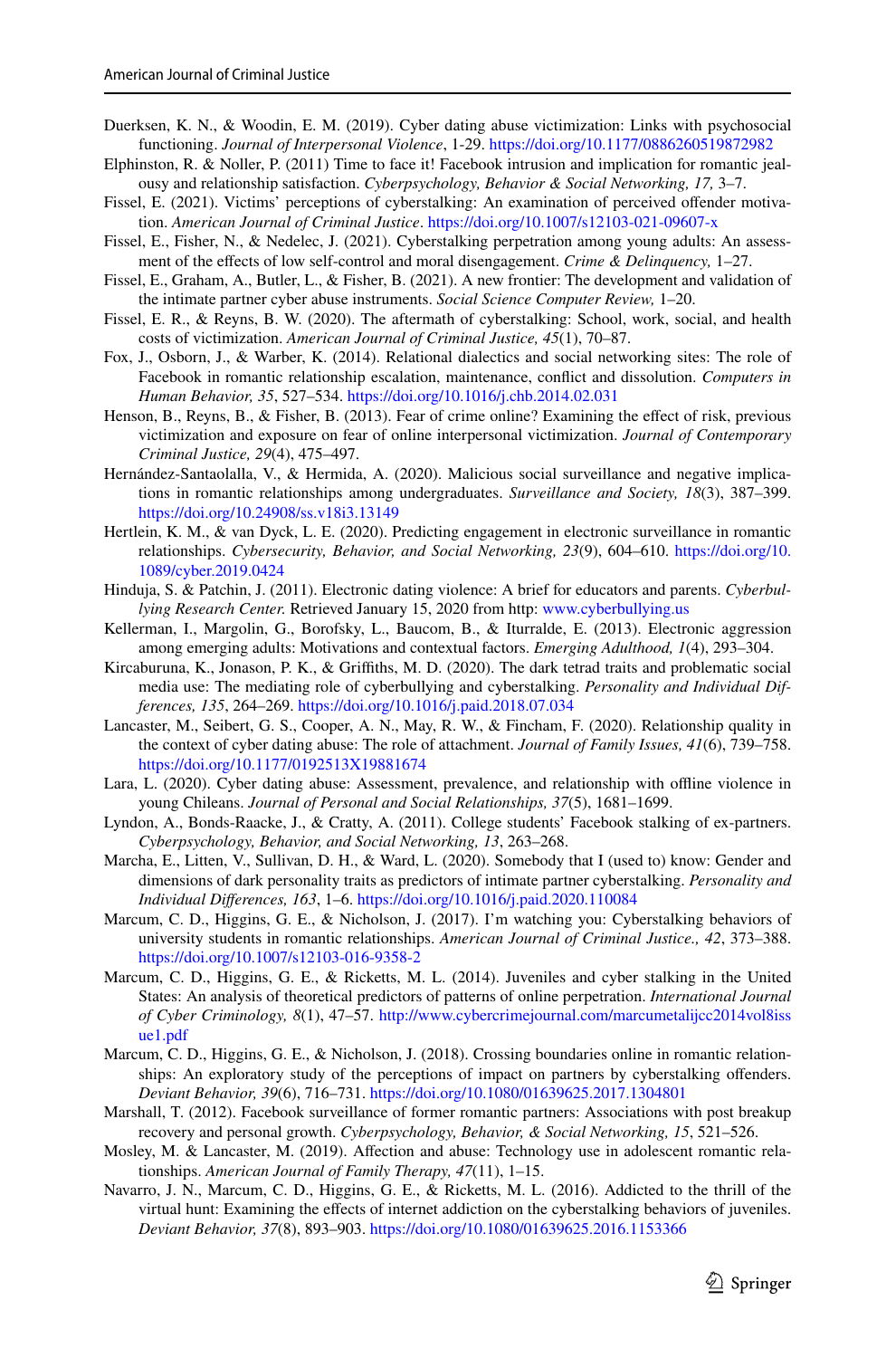- <span id="page-27-10"></span>Nobles, M., Reyns, B., Fox, K., & Fisher, B. (2014). Protection against pursuit: A conceptual and empirical comparison of cyberstalking and stalking victimization among a national sample. *Justice Quarterly, 31*(6), 986–1014.
- <span id="page-27-5"></span>Novo, F., Pereira, F., & Matos, M. (2014). Cyber-aggression among Portuguese adolescents: A study on perpetration, victim ofender overlap and parental supervision. *International Journal of Cyber Criminology, 8*(2), 94–110.
- <span id="page-27-6"></span>Pereira, F., & Matos, M. (2016). Cyber-stalking victimization: What predicts fear among Portuguese adolescents? *European Journal of Criminal Policy and Research, 22*, 253–270.
- <span id="page-27-7"></span>Peskin, M. F., Markham, C. M., Shegog, R., Temple, J. R., Baumler, E. R., Addy, R. C., Hernandez, B., Cuccaro, P., Gabay, E. K., Thiel, M., & Emery, S. T. (2017). Prevalence and correlates of the perpetration of cyber dating abuse among early adolescents. *Journal of Youth and Adolescence, 46*, 358–375.<https://doi.org/10.1007/s10964-016-0568-1>
- <span id="page-27-2"></span>Prospero, M. (2007). Mental health symptoms among male victims of partner violence. *American Journal of Men's Health, 1*(4), 269–277. <https://doi.org/10.1177/1557988306297794>
- <span id="page-27-11"></span>Reyns, B. (2019). Online pursuit in the twilight zone: Cyberstalking perpetration by college students. *Victims & Ofenders, 14*, 183–195.
- <span id="page-27-12"></span>Reyns, B. W., Fisher, B. S., & Randa, R. (2018). Explaining cyberstalking victimization against college women using a multitheoretical approach: Self-control, opportunity, and control balance. *Crime & Delinquency, 64*(13), 1724–1764. <https://doi.org/10.1177/0011128717753116>
- <span id="page-27-0"></span>Reyns, B. W., Henson, B., & Fisher, B. S. (2012). Stalking in the Twilight Zone: Extent of cyberstalking victimization and ofending among college students. *Deviant Behavior, 33*(1), 1–25.
- <span id="page-27-18"></span>Reyns, B. W., Henson, B., & Fisher, B. S. (2016). Guardians of the cyber galaxy: An empirical and theoretical analysis of the guardianship concept from Routine Activity Theory as it applies to online forms of victimization. *Journal of Contemporary Criminal Justice, 32*(2), 148–168.
- <span id="page-27-4"></span>Shorey, R., Febres, J., Brasfeld, H., & Stuart, G. (2012). Male dating violence victimization and adjustment the moderating role of coping. *American Journal of Men's Health, 6*(3), 218–228. [https://doi.](https://doi.org/10.1177/1557988311429194) [org/10.1177/1557988311429194](https://doi.org/10.1177/1557988311429194)
- <span id="page-27-3"></span>Shorey, R., Sherman, A., Kivisto, A., Elkins, S., Rhatigan, D., & Moore, T. (2011). Gender diferences in depression and anxiety among victims of intimate partner violence: The moderating efect of shame-proneness. *Journal of Interpersonal Violence, 26*, 1834–1850. [https://doi.org/10.1177/08862](https://doi.org/10.1177/0886260510372949) [60510372949](https://doi.org/10.1177/0886260510372949)
- <span id="page-27-8"></span>Stonard, K. E. (2020). "Technology was designed for this": Adolescents' perceptions of the role and impact of the use of technology in cyber dating violence. *Computers in Human Behavior, 105*, 1–14. <https://doi.org/10.1016/j.chb.2019.106211>
- <span id="page-27-13"></span>Strawhun, J., Adams, N., & Huss, M. T. (2013). The assessment of cyberstalking: An expanded examination including social networking, attachment, jealousy, and anger in relation to violence and abuse. *Violence and Victims, 28*(4), 715–730.<https://doi.org/10.1891/0886-6708.11-00145>
- <span id="page-27-9"></span>Temple, J. R., Choi, H. J., Brem, M., Wolford-Clevenger, C., Stuart, G. L., Peskin, M. F., & Elmquist, J. (2016). The temporal association between traditional and cyber dating abuse among adolescents. *Journal of Youth and Adolescence, 45*, 340–349.<https://doi.org/10.1007/s10964-015-0380-3>
- <span id="page-27-14"></span>Tokunaga, R. S. (2011). Social networking site or social surveillance site? Understanding the use of interpersonal electronic surveillance in romantic relationships. *Computers in Human Behavior, 27*(2), 705–713.<https://doi.org/10.1016/j.chb.2010.08.014>
- <span id="page-27-15"></span>Tokunaga, R. S. (2015). Interpersonal surveillance over social network sites: Applying a theory of negative relational maintenance and the investment model. *Journal of Social and Personal Relationships, 33*(2), 171–190.<https://doi.org/10.1177/0265407514568749>
- <span id="page-27-1"></span>Tokunaga, R., & Gustafson, A. (2014). Seeking interpersonal information over the Internet: An application of the theory of motivated information management to Internet use. *Journal of Social & Personal Relationships, 31*, 1019–1039.
- <span id="page-27-16"></span>Toplu-Demirtas, E., Akcabozan-Kayabol, N. B., Araci-Iyiaydin, A., & Fincham, F. D. (2020). Unraveling the roles of distrust, suspicion of infdelity, and jealousy in cyber dating abuse perpetration: An attachment theory perspective. *Journal of Interpersonal Violence,* 1-31. [https://doi.org/10.1177/](https://doi.org/10.1177/0886260520927505) [0886260520927505](https://doi.org/10.1177/0886260520927505)
- <span id="page-27-17"></span>Van Baak, C., & Hayes, B. E. (2018). Correlates of cyberstalking victimization and perpetration among college students. *Violence and Victims, 33*(6), 1036–1054. [https://doi.org/10.1891/0886-6708.](https://doi.org/10.1891/0886-6708.VV-D-17-00073) [VV-D-17-00073](https://doi.org/10.1891/0886-6708.VV-D-17-00073)